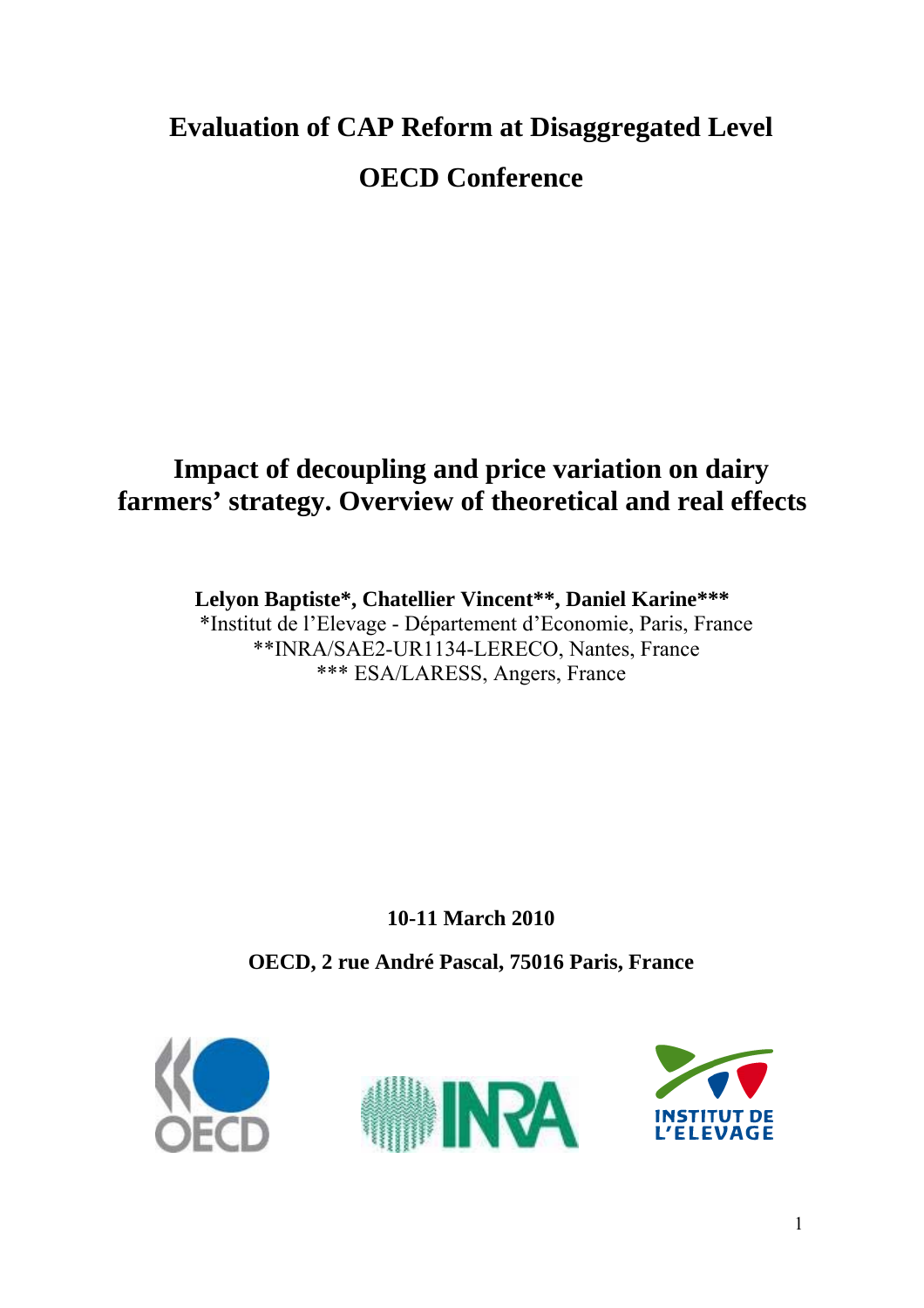### Impact of decoupling and price variation on dairy farmers' strategy. Overview of theoretical and real effects

**Lelyon Baptiste\*, Chatellier Vincent\*\*, Daniel Karine\*\*\***  \*Institut de l'Elevage - Département d'Economie, Paris, France \*\*INRA/SAE2-UR1134-LERECO, Nantes, France \*\*\* ESA/LARESS, Angers, France

**Summary** *–* The reform of European Common Agricultural Policy (CAP) in 2003 has resulted in substantial changes to the way dairy farmers are subsidized. Moreover, dairy farmers are also facing an unprecedented situation with the strong price fluctuations of agricultural raw materials. In this paper, we discuss the cross effects on the productive strategy of French dairy farms due to the Luxemburg Agreement and to price variation. A model based on mathematical programming has been developed to determine how dairy farmers might re-evaluate their systems to identify an optimal production plan. While respecting the principle of agent rationality (maximization of profit), the model incorporates the economic risk related to the volatility of input and output prices. Thus, the model maximises the expected utility of income while taking into account a set of constraints: regulatory, structural, zootechnical, agronomic and environmental. This model give a large choice in term of intensification level (input use) and productive combination. The model is applied to four types of dairy farms to show their different reaction to the reform. The simulations show how the implementation of the single payment scheme encourages farmers to increase the share of grassland. However, the increase of cereals price is a strong incitation for farmer to intensify the forage production in order to free up lands for crop production. The decoupling of premiums for bovine males led farmers to turn away, all things being equal, this activity to increase the cereal production.

**Keywords:** dairy farm, single payment, decoupling, price variation, mathematical programming, technical system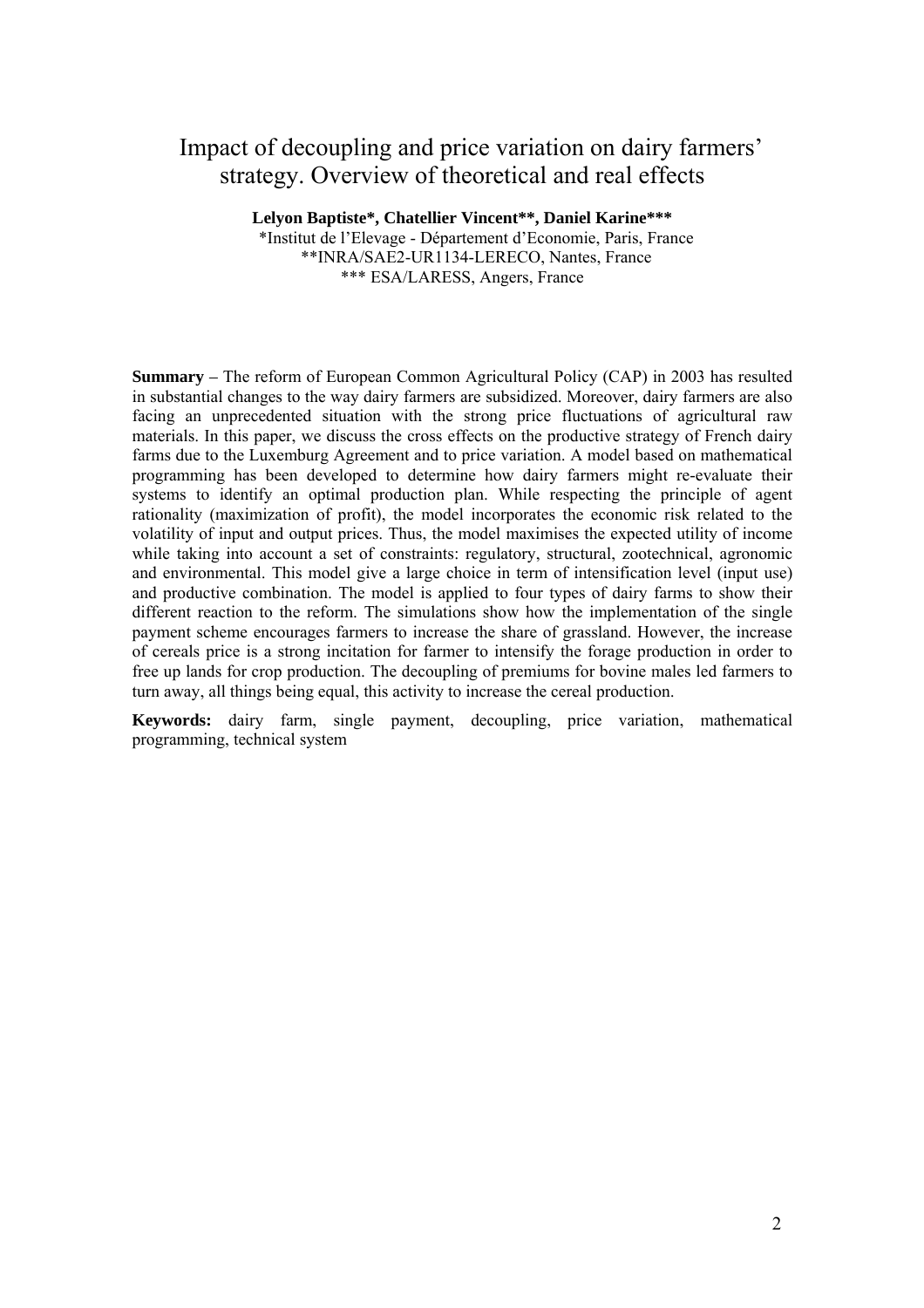## Impact du découplage et des variations de prix sur la stratégie productive des éleveurs laitiers. Revue des effets théoriques et réels

#### **Lelyon Baptiste, Chatellier Vincent, Daniel Karine**

**Résumé** – La réforme de la Politique Agricole Commune (PAC) de 2003 a entraîné d'importants changements dans l'attribution des soutiens aux producteurs laitiers. En outre, ceux-ci sont également confrontés à une très forte fluctuation du prix des matières premières agricoles. Dans cet article, nous discutons des effets croisés de la mise en œuvre de l'accord de Luxembourg et de la variation des prix sur les stratégies productives des exploitations laitières françaises. Un modèle basé sur la programmation mathématique a été construit afin de déterminer comment les producteurs de lait ré-évaluent leurs systèmes afin d'identifier le plan de production optimal. Tout en respectant le principe de rationalité de l'agent (maximisation du profit), le modèle intègre le risque économique lié à la volatilité des prix. Ainsi, le modèle maximise l'utilité espérée du revenu, tout en tenant compte d'un ensemble de contraintes : réglementaires, structurelles, zootechniques, agronomiques et environnementales. Le modèle offre un large choix de niveau d'intensification (utilisation d'intrant) et de combinaison productive. Ce modèle est appliqué à quatre types d'exploitations laitières afin de déterminer les impacts de la réforme sur différents systèmes techniques. Les simulations permettent de montrer en quoi la mise en œuvre du régime de paiement unique encourage les agriculteurs à modifier leurs assolements au profit d'une part croissante de prairies. Toutefois, l'augmentation du prix des céréales va dans le sens d'une intensification de la production fourragère permettant de libérer des surfaces pour les grandes cultures. Le découplage des aides spécifiques aux jeunes bovins conduit les agriculteurs à se détourner, toutes choses égales par ailleurs, de cette activité pour renforcer la production de céréales.

**Mots clés :** production laitière ; paiement unique ; découplage ; volatilité des prix ; programmation mathématique ; cas-types

**JEL classification:** Q12 – Q18 – C61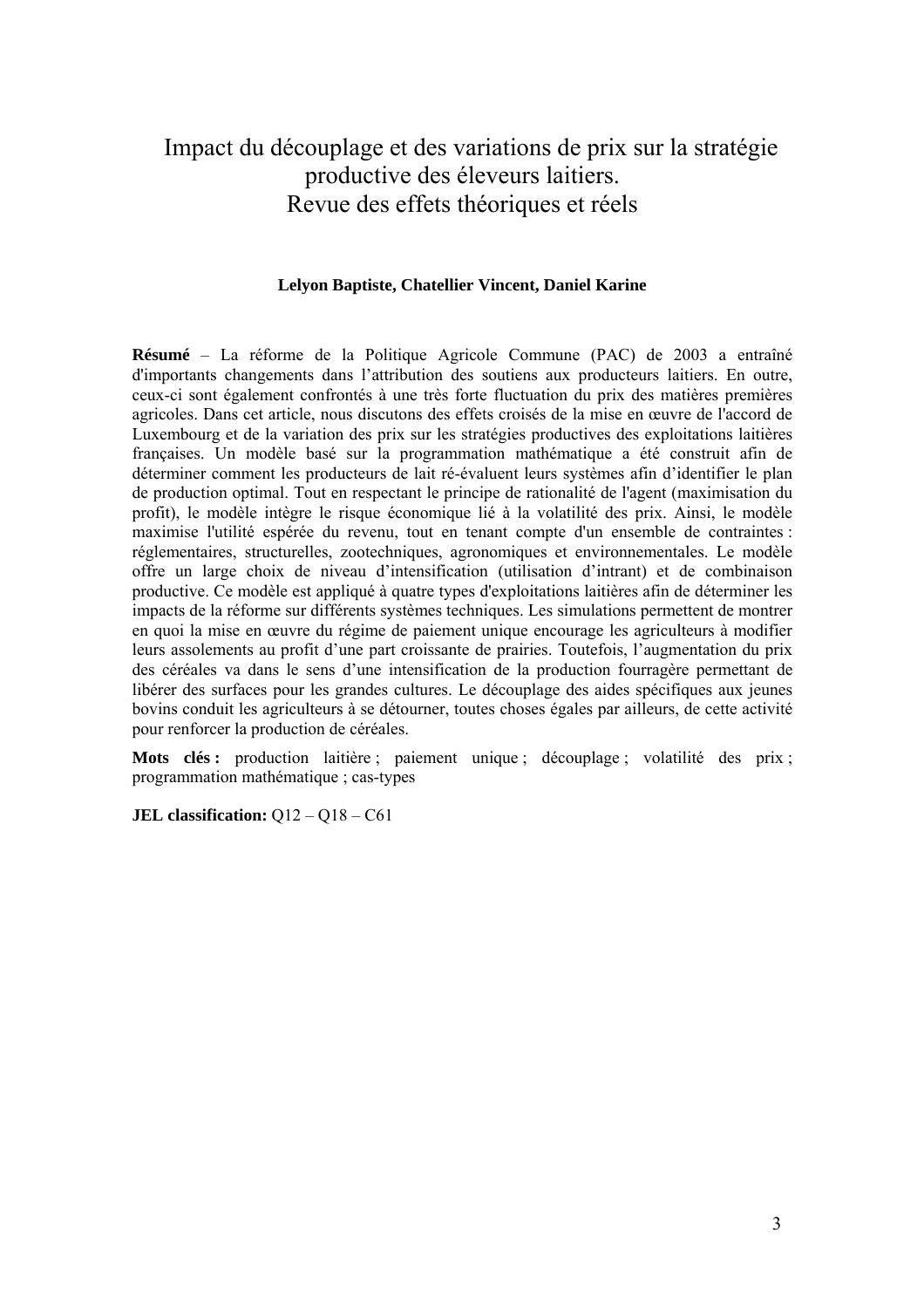#### **INTRODUCTION**

 Dairy farmers, in 2007, were facing an unprecedented situation on the markets with the soaring prices of agricultural raw materials. Then, they had to deal with the strong diminution of those prices in the year 2008 and 2009. These fluctuations can lead them to change their system in order to adapt their production to this unstable economic situation. For French farmers, these changes occur simultaneously with the implementation of the reform of the Common Agriculture Policy (CAP), decided in 2003. A key driver of this reform has been the recent WTO negotiations. Three innovations were introduced: i) the decoupling of direct support based, in France, on the amount of direct subsidies received in 2000-2002 (historical approach); ii) the modification of the dairy Common Market Organisation: the intervention prices of industrial dairy products (butter and powder) are reduced and subsidies are granted to farmers according to their dairy quota; iii) a part of the direct subsidies are deducted from the first pillar of the CAP to fund to the second pillar (modulation system).

 In this context, the aim of this article is to study the dairy farmer's behaviour relating to the CAP reform with different hypothetical prices. A Mathematical Programming model is used and applied to different French dairy farms to represent the diversity of technical system. Dairy farms often have, in addition to the dairy activity, cereal or beef production. In order to represent the diversity of technical systems, we consider four different types of farming according to the intensification of forage area and the level of specialization (grazier, semi-intensive, milk + cereals, milk + young bull). Thereby, we can identify if farms have a different response to the reform according to their technical practices. This model pays particular attention to the interactions between the feeding system and the management of land and also to the farmer's sensitivity to price changes. Thanks to these specifications, the model offer a large choice of production combinations (specialisation or diversification) and technical practices (level of intensification).

 This paper is divided into two parts. In the first part, a description of the mathematical model is presented ; in the second part, some simulations are made to analyse the impact of the CAP reform on dairy farms. They try to give

arguments around these following questions: i) How do the CAP reform and agricultural price variations influence dairy producers' income? ii) How does the decoupling change the allocation to different kinds of production on a dairy farm?

#### **1. MATERIALS AND METHOD**

In order to study the adaptation of farmer's practices in response to the implementation of the Luxembourg Agreement, a mathematical programming model is built. This method allows us to identify the effects on the production system (i.e. the allocation of areas to crops, the level of intensification, environmental impact…) of the decoupling. An econometric model would not fit this objective because there is no change of farmer's practice in this type of model, the structure is constant. With the mathematical programming method, the model can choose to stop certain activities or increase others.

#### **1.1. Bio-economic model: a farm level approach**

 We build a bio-economic model which takes into account the farmer's response to price variation and several technical and biological elements in order to represent as accurately as possible the functioning of a dairy farm. Mathematical Programming is a technique which enables us to represent the farm functioning in reaction to a set of constraints. It is a relevant technique because its hypotheses correspond to those of classic micro economics: rationality and the optimising nature of the agent (Hazell & Norton 1986). This method allows us to study the threshold effects and to calculate dual values of inputs (marginal yields). Farm-level modelling enables simultaneous consideration of production, price and policy information.

 Any model derived from mathematical optimisation has three basic elements (Matthews et al. 2006): (i) an objective function, which minimises or maximises a function of the set of activity levels; (ii) a description of the activities within the system, with coefficients representing their productive responses; and (iii) a set of constraints that define the operational conditions and the limits of the model and its activities. Given the objective function, the solution procedure determines the optimum solution considering all activities and restrictions simultaneously.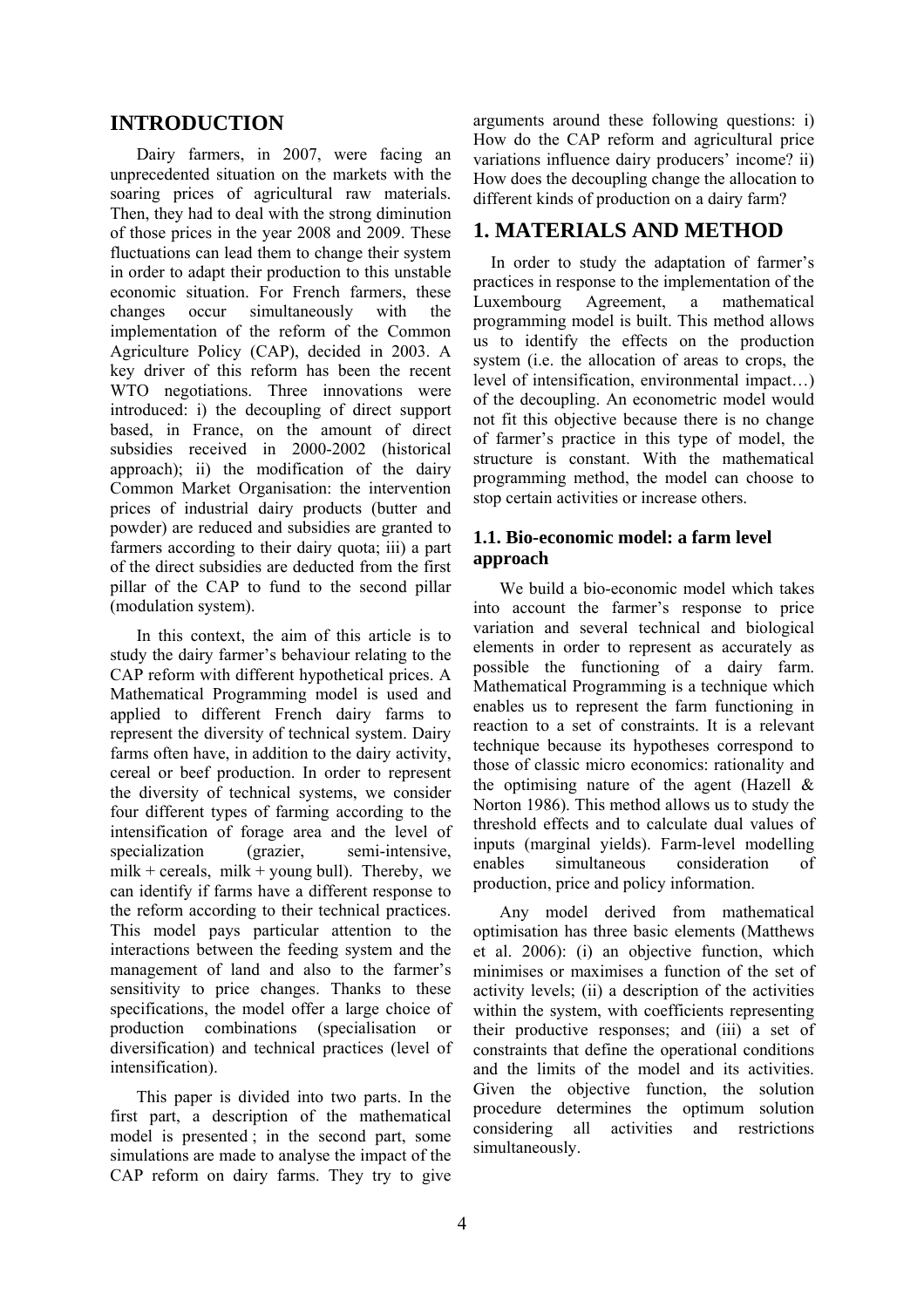The model optimises the farm plan, which represents the quantities of different outputs produced and inputs used. The economic results follow from those quantities and their prices. The model is used to estimate the effects of institutional, technical and price changes on the farm plan, economic results and intensification indicators.

 Many studies have demonstrated that farmers typically behave in a risk-averse way (Hardaker et al. 2004). As such, farmers often prefer farm plans that provide a satisfactory level of security even if this means sacrificing some income. For the farmer, the main issue raised by variability of price and production is how to respond tactically and dynamically to opportunities or threats to generate additional income or to avoid losses. Moreover, during the year 2007, 2008 and 2009, prices of agricultural commodities were subject to strong variations so we had to take the farmer's sensitivity to price volatility. For example, the price of milk paid to the producers nearly doubled through 2007, from 240  $\epsilon/t$  to 380 €/t before strongly decrease until 220 €/t in April 2009. Since the beginning of 2010, milk price seems to be on an increasing trend. Prices of cereals such as wheat follow the same fluctuations. Cereals play a special role in dairy farming because they can be both input and output.

The model uses the Utility Efficient Programming method (UEP) with a negative exponential utility function in order to take the risk relative to price into account. Lambert and McCarl (1985) presented a mathematical programming formulation that allows identification of the expected utility function. Their approach, which does not require an assumption of normally distributed income (on the contrary of the E-V, MOTAD models and Target MOTAD methods), can accommodate the assumption that the utility function is monotonically increasing and concave (riskaverse). Patten et al. (1988) reformulated this approach as Utility efficient programming (UEP). Moreover, Zuhair et al. (1992) show that negative exponential utility function (with a constant absolute risk aversion CARA) can better predict farmers' behaviour compared with cubic and quadratic functions. The CARA function is a reasonable approximation to the real but unknown utility function: coefficient of absolute risk variation can be validly applied to consequences in terms losses and gains for

variations in annual income. The UEP method enables the model to take into account asymmetric price distribution: the skewness become an element of decision as the variation amplitude. Thus, the model maximizes the expected utility of the income as follows:

$$
Maximize: \quad E[U] = p \ U(k, r), \quad r \text{ varied}
$$
\n
$$
\text{With:} \quad U_k = 1 - \exp(-r_a \times Z_k)
$$

where *Z* is the net farm income for state *k* and *r* is a non-negative parameter representing the coefficient of absolute risk aversion:

$$
r_a = (1 - \lambda)r_{min} + \lambda r_{max}, \qquad \text{for } 0 \le \lambda \le 1
$$

where  $\lambda$  is a parameter reflecting variation in risk preference, and *rmax* and *rmin* are upper and lower bounds of the coefficient of absolute risk aversion (*ra*).

In a more detailed form, the income *Z* is defined by:

$$
Z = \sum_{a} (T_a \times mY_a) \times 305 \times mP
$$
  
+
$$
\sum_{a} (aS_a \times aW_a \times aP_a)
$$
  
+
$$
\sum_{a} (T_a \times (SP_a + SPBM_a))
$$
  
-
$$
\sum_{a,p} (T_a \times (Qcf_{a,conc,p} \times cfP_{conc} \times 91.25 + I_a))
$$
  
+
$$
\sum_{c} (X_c \times (Y_c \times cP_c - I_c - nQ_c \times nP + pr)) - FC
$$

- The main part of the income Z is given by milk revenues: the milk quantity produced with Ta the total number of animal of type a (dairy cows, heifers, calves and young bulls) ; mYa the milk yield (litter/day) per animal by mP the milk price  $(E/litter)$ .
- There is then the meat revenue with  $aS_a$  the number of animal selling ;  $aW_a$  the animal's carcass weight (kg) and *aPa* the meat price  $(E/kg)$ . At the end of the lactation, cull cows are sold and benefit from the female slaughter premium (*SPa*) and young bulls benefit from the special premium for bovine male (*SPBM<sub>a</sub>*).
- Then we take out the animal costs with: *cfQconc,p,a* the quantity of concentrate feed ingested (kg/day/animal) ; *cfP<sub>conc</sub>* is the concentrate feed price  $(E/kg$  per type of concentrate *conc*) ;  $I_a$  the specific inputs for animals (artificial insemination, medicines, herd book and minerals).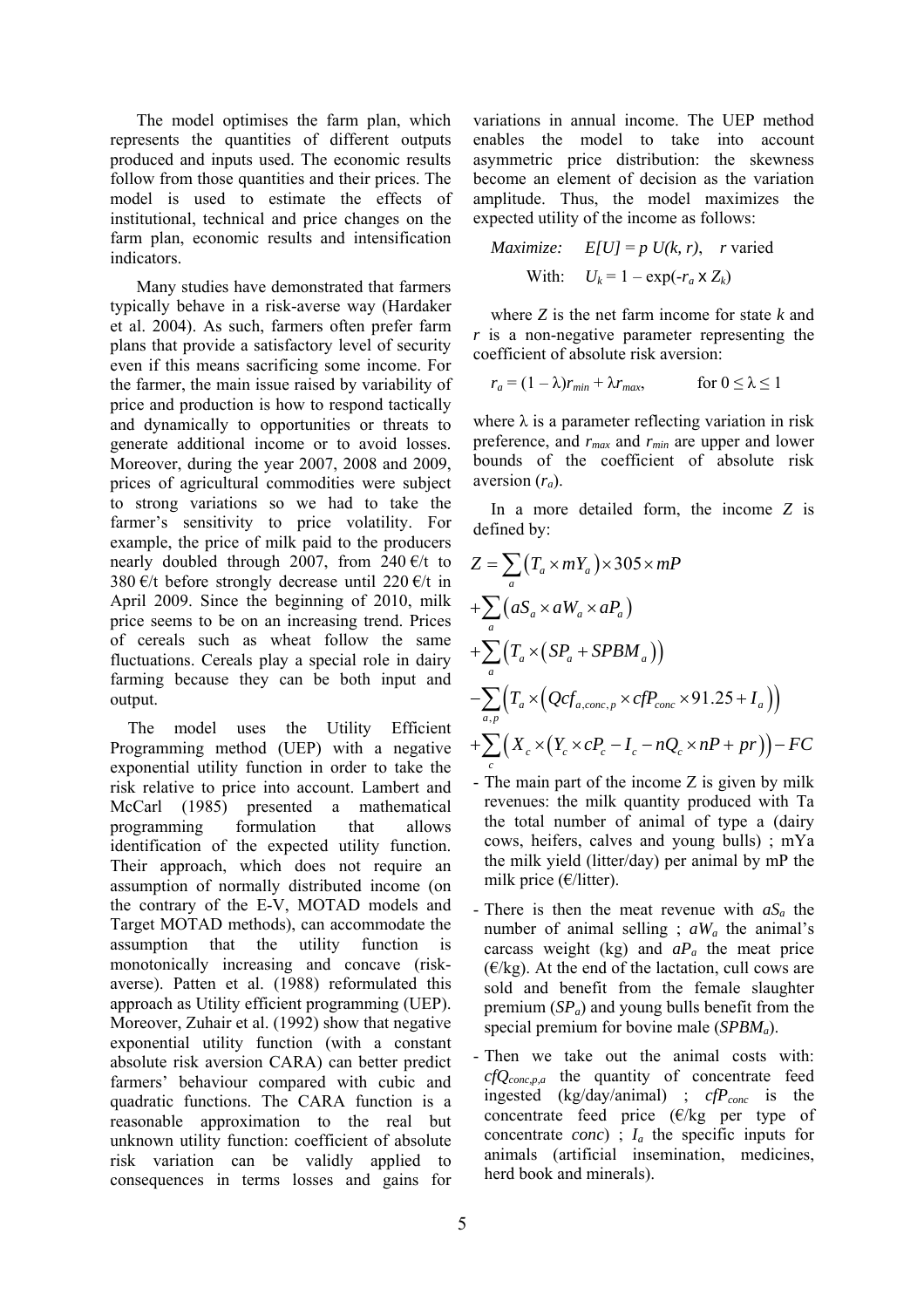- We add the crop revenue with:  $X_c$  the cultivated area (ha) for each type of crop *c* (wheat, corn, rapeseed, pea, corn silage, pasture, hay and grass silage) ;  $Y_c$  the crop yield (kg/ha) ;  $cP_c$  the crop price  $(\epsilon/kg)$ ; *I<sub>c</sub>* are the specific crop inputs (seed, treatments and harvesting) ;  $nQ_c$  the nitrogen quantity (kg/ha) ; nP the nitrogen price  $(\epsilon/kg)$ .
- And finally we consider the fixed costs *FC*  (electricity, water, mechanisation, buildings, rent for land, insurance, taxes and other fixed costs). These fixed costs are specific to each type of farming.

 The central element in the LP model is the dairy cow. The model represents the operation of a dairy farm for a one year period. The classical duration of lactation is 305 day then with 60 days of drying up. The year is divided into four season of 91,25 days. The fecundity rate is lower for the most productive cows, decreasing as a result, the number of calves per cow per year. Regarding the progeny, it is assumed that, according to the intensification level of the type of farming, 25% to 35% of the dairy cows are replaced per year by heifers raised on the farm (Institut de l'Elevage 2008). Concerning the females which are not assigned to replace cows, the model can choose between: (i) selling the calves at the age of 8 days, (ii) keeping the calves until 2 years old and then selling to the slaughterhouse (with the female slaughter premium).

Regarding the plant production, the forages produced in France are mainly maize silage, grass silage, hay and pasture. All farmers aim for forage self-sufficiency, the purchase and/or sale of forage are not considered because these are activities linked to exceptional events (e.g., drought or exceptional harvest) in these areas. Farmers must comply with the set-aside's criteria in order to benefit from the crop premium: we use a binary variable which is 0 if the farmer does not make set-aside and 1 if he does. It is assumed that the cereals are sold at the harvesting time, there is no stock except for wheat used to feed the cows.

Thornton and Herrero (2001) show that a wide variety of separate crop and livestock models exist, but the nature of crop–livestock interactions, and their importance in farming systems, makes their integration difficult. That is why, in order to precisely describe the operation of a dairy farm this model considers four important characteristics: i) the seasonality of

labour and grass production, ii) the response of crop yield to nitrogen use, iii) the non linearity of milk yield per cow and iv) the interaction between crop and animal production.

i) Four periods *p* (spring, summer, autumn and winter) are distinguished in the model. It allows for seasonal specification of grass production and grassland use (Berentsen et al. 2000). Seasonal variations enable us to integrate differences in the growth potential of grass during the growing season as well as the evolution of the nutrient content of grass. Moreover, in equation 4, we introduce seasonal labour constraints by allocating labour needs to each activity according to the work peaks (harvesting and calving time). It is assumed that the farmer and his family/associates execute all the work and thus there is no option to hire temporary labour. The model is more able to reflect temporal conditions thanks to the addition of these parameters.

For each period *p*:

$$
\sum_{a} ((Wt_{a,p} \times T_a) + (Wt_{c,p} \times X_c)) + FL \le AL_p \times AWU
$$

 The global working time per period (with  $W_{a,p}$  the working time per animal ;  $W_{c,p}$  the working time per ha of crop ; *FL* is the fixed labour) has to be lower than the labour availability per period (*ALp* the available labour for each annual work unit (*AWU*)).

ii) Crop yield depends on the quantities of nitrogen used. Godard et al. (2008) formulated an exponential function, which satisfies economic requirements for attaining a mathematical optimum (the yield curve has to be concave and strictly increasing) and is consistent with its expected agronomic shape and with parameters with an agronomic interpretation.

$$
Y_c = Ymax_c - (Ymax_c - Ymin_c) \times e^{-\sum t_i N_i}
$$

where  $Y_c$  is yield for each crop,  $Y<sub>min<sub>c</sub></sub>$  and *Ymaxc* respectively the minimal and maximal yield (different according to the type of farming and its level of intensification); *ti* represents the rate of increase of the yield response function to a nitrogen source *i* (e.g. manure, slurry, chemical nitrogen, etc.) the quantity of which is  $N_i$ . This enables us to take the increasing price of nitrogen into account and the flow of organic nitrogen (such as manure) on the farm (Manos et al. 2007).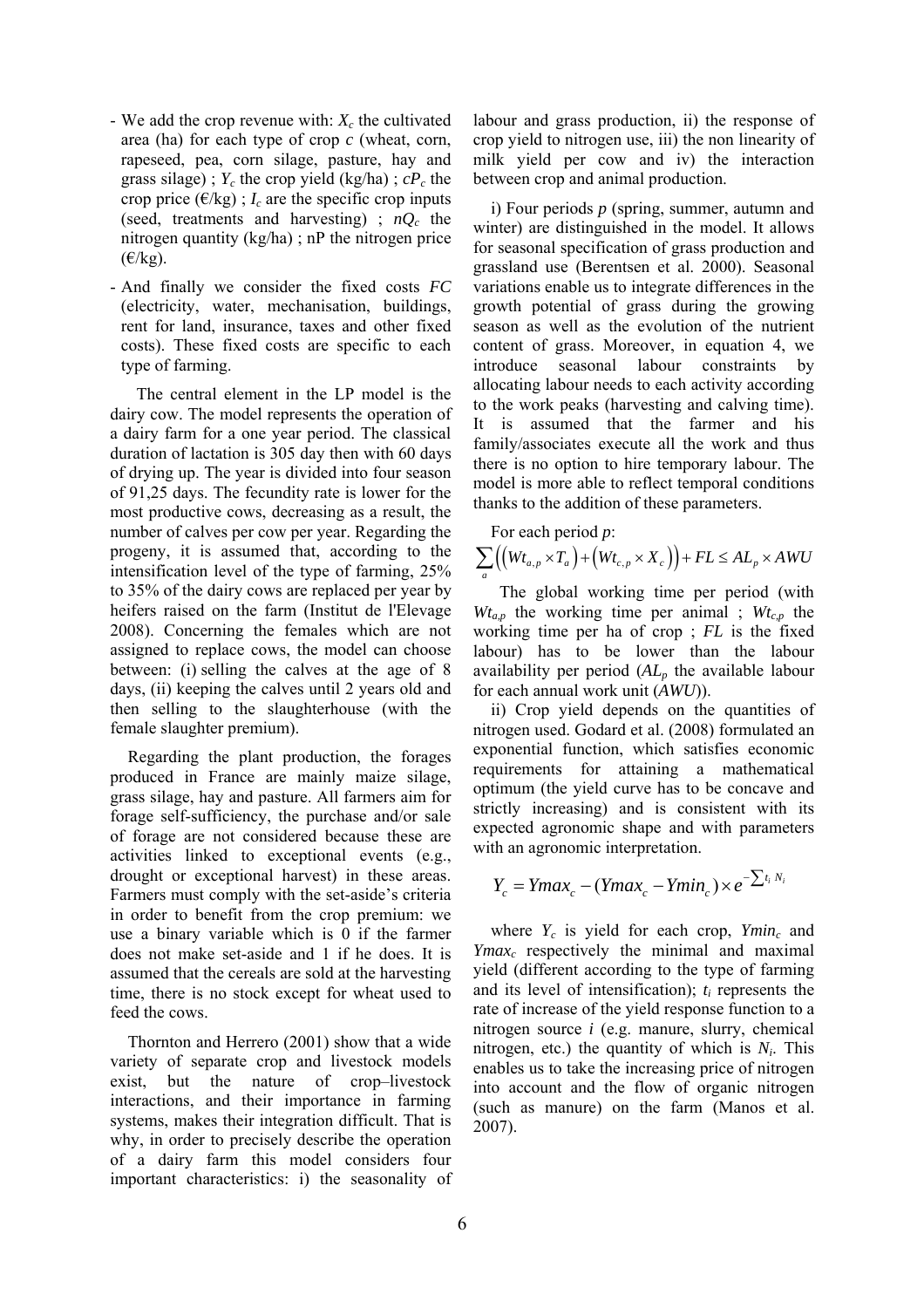iii) The milk production per cow is not fixed in order to give more flexibility to the model. Farmers have the possibility to choose the milk yield per animal in a range of 1,000 liters below the dairy cow genetic potential. It is also possible for farmers to produce beyond the genetic potential (Brun-Lafleur et al. 2009): in this case nutritional requirements needed to produce one liter of milk are increased (change from 0.44 energy unit per liter of milk to 1.2 unit, and from 48 to 140 units of protein per liter of milk) (Faverdin et al. 2007).

iv) With these three above-mentioned elements, we can very accurately represent the feeding system. The quantity ingested per cow per day is determined by using i) nutritional requirements in biological unit *b* (energy and protein) and ii) the composition of forages and concentrate feed in equation 6 (INRA 2007). The concentrate feeds *conc* available in the model are soybean meal, rapeseed meal, wheat, production concentrate and milk powder.

For each nutrient unit *b* and period *p:* 

$$
\sum_{a} \left( T_a \left( MR_{a,b} \times 365 + mY_a \times LR_{a,b} \times 305 \right) \right) \le
$$
  

$$
\sum_{a,c} \left( T_a \times \left( fQ_{c,p,a} \times fnc_{c,p,b} \times 91.25 \right) \right)
$$
  
+
$$
\sum_{a,conc} \left( T_a \times \left( CfQ_{conc,p,a} \times C fnc_{conc,p,b} \times 91.25 \right) \right)
$$

With:  $MR_{a,b}$  the maintenance requirement (in energy and protein)

MYa the milk yield (in litter per animal per day) *LRa,b* the lactation requirement (in energy and protein for one litter of milk)

 $fnc_{c,p,b}$  the forage nutrient content (in energy and protein per kg of forage)

*fQc,p,a* the forage consumption (kg) for each crop *c*, each period *p* and each type of animal *a*

*Cfncconc,p,b* the concentrate feed nutrient content (in energy and protein per kg of concentrate)

*CfQconc,p,a* the concentrate feed consumption (in kg per day per concentrate per period per animal)

 The global nutritional needs for the herd must not exceed the availability in forage and concentrate feed. The lactation period is 305 days with then a drying up period of 60 days before calving. Moreover, the forage consumption (for each type of forage *c*) has to be lower than the forage production:

subject to: For each type of crop *c* 

$$
\sum_{a,p} \left( T_a \times \left( fQ_{c,p,a} \times 91.25 \right) \right) \leq X_c \times Y_c
$$

Consequently, the model determines the optimum for the following endogenous variables: number of each type of animals  $(T_a$  and  $aS_a$  for sale); the milk yield per cow  $(mY_a)$  in kg per cow per day) ; the concentrate feed and forage consumption for each type of animal and per period (C*fQconc,p,a* and*, fQc,p,a* in kg per animal per day per season); the crop rotation  $(X_c \text{ in ha})$ ; the level of nitrogen fertilisation (*nQc* for the chemical nitrogen and the manure, in kg) and the crop yield  $(Y_c)$  in kg per ha) in order to maximize the farm's income.

The model tries to offer the largest choice of technical practice for the crop and the animal production. That's why we choose to incorporate each "quantity variable" (as ha and kg) as endogenous variable in the model. Thus, the model has access to all the possible situations (e.g.: the model can choose a full grass diet for a cow which produces 7,000 litters of milk or a full corn diet for the same cow). The model will therefore calculate the optimal quantity of input and output.

#### **1.2. The constraints**

Regarding the farm structure the model incorporates the agricultural area, the milk quota and the available labour resources. For the building constraint, we consider that the number of cows can increase by 10% in comparison to the base year: the implementation of the Global Monitoring for Environment and Security program has motivated many dairy farmers to construct new buildings with more places than required. Regarding crops, the model meets the requirements for the rotation frequency and cropping pattern (Mosnier et al. 2009).

We also include three environmental measures as constraints in the model: i) the European Council directive concerning the protection of waters against pollution caused by nitrates from agricultural sources requires that farmers cannot exceed organic nitrogen application rates of 170 kg per hectare (slurry and manure) ; ii) farmers have to keep grasslands aged over 5 years ; iii) in addition to the CAP premiums, a premium for the maintenance of extensive livestock systems or "premium for grassland" is attributed  $(75 \epsilon/ha)$ , provided if there is at least 75% of grass in the total farm area and if the stocking rate is below 1.4 "livestock units" per hectare of grass.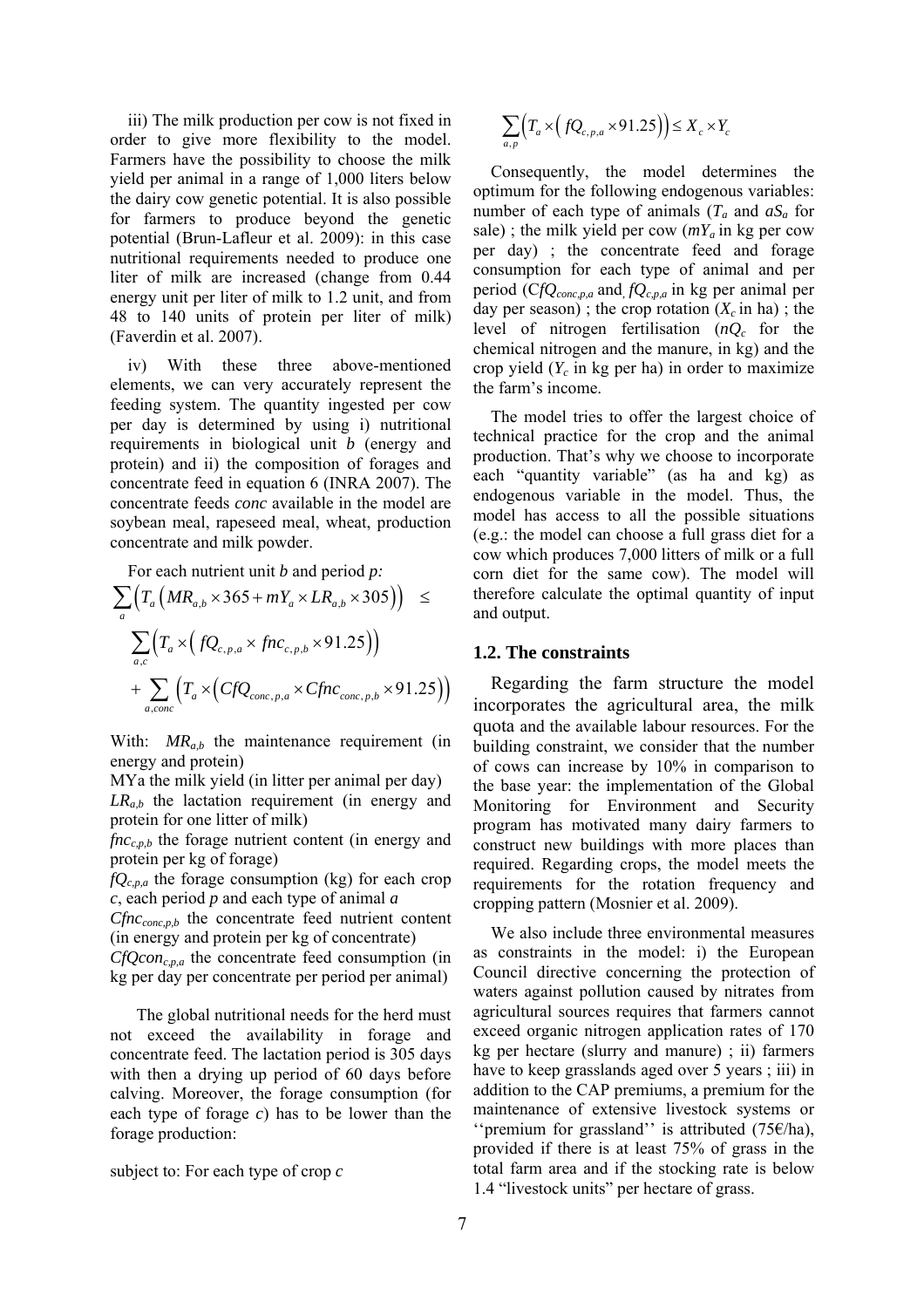#### **1.3. Calibration: one model for four types of farming**

In France, there is a high diversity of dairy farms in terms of location (mountains/plains), intensification level (intensive/extensive), feeding system (pasture, maize silage) and specialisation of production (specialized/diversified). In this context, our choice focused in the four main types in the plains regions of France. The datas come from the annual survey of the Institut de l'Elevage (2008) with more than 600 dairy producers in the plain regions. Each type of farming is the result of the aggregation of several farms (from 20 to 45) representing similar structure and way of produce (intensive, extensive, other productions: see [Table 1\)](#page-7-0).

1. *"Grazier farm"* is a 78 ha family farm with 285,000 litters of milk quota. It produces milk with a large part of grass, which provides high food autonomy. The milk yield per cow is low (6,000 litters per year) but the prices of milk and meat are higher thanks to a better milk composition and heavier carcasses (Normand or Montbeliarde cow). The age of first calving is 30 months and the calving period is in the spring. Cows are housed for 4 months while they consume maize. It represents 8% of the operation in this area.

- 2. "Semi-intensive farm" is a 50 ha family farm with 290,000 litters of milk quota (18% of the farms in the plain region). The calving period is in the Autumn, that's why the use of maize is higher. The cows are more productive: Prim' Holstein with a milk yield of 8,500 litters per year.
- 3. "Milk + cereals farm" is a highly intensive system with 137 ha and 460,000 litters of milk quota. Each cow can produce 8,500 litters per year, consequently the use of maize in the ration is not limited. Dairy production is the main activity on the farm, however cereal crop activity is developed in parallel (wheat, rape seed, maize and pea). It represents 22% of the farms in the plain regions.

<span id="page-7-0"></span>

|                                       | <b>Grazier</b>      | Semi-          | Milk+cereals | Milk+young |
|---------------------------------------|---------------------|----------------|--------------|------------|
|                                       | Farm                | intensive Farm | Farm         | bulls Farm |
| Share of the system in France $(\% )$ | $8\%$               | 22 %           | $30\%$       | 18 %       |
| Total area (ha)                       | 78                  | 50             | 137          | 100        |
| Milk quota (liters)                   | 285 000             | 290 000        | 460 000      | 400 000    |
| Annual Work Unit (nb)                 | 1.7                 | 1.5            | 2.0          | 2.7        |
| Building capacity (nb)                | 62                  | 37             | 59           | 122        |
| Restocking rate $(\% )$               | 0.25                | 0.35           | 0.37         | 0.4        |
| Dairy genetic potential (l/year)      | 6 0 0 0             | 8 500          | 8 500        | 9 0 0 0    |
| Max crop yield (kg/ha/year)           |                     |                |              |            |
| Wheat                                 | 6 100               | 8 1 0 0        | 8 1 0 0      | 8 1 0 0    |
| Maize                                 | $n.a.$ <sup>1</sup> | n.a.           | 10 000       | n.a.       |
| Rapeseed                              | n.a.                | n.a.           | 3 800        | n.a.       |
| Pea                                   | n.a.                | n.a.           | 5 0 0 0      | n.a.       |
| Maize silage                          | 10 200              | 12 200         | 15 200       | 14 200     |
| Grass Silage                          | 8 5 0 0             | 8 500          | 8 500        | 8 5 0 0    |
| Grass                                 | 8 500               | 7 0 0 0        | 6 0 0 0      | 6 0 0 0    |
| Hay                                   | 8 5 0 0             | 7 500          | 7 500        | 7 500      |
| Milk price $(\epsilon/1)$             | 330                 | 310            | 310          | 310        |
| Meat price $(\epsilon/kg)$            | 3.0                 | 2.6            | 2.6          | 2.6        |
| Dairy cow carcass weight (kg)         | 375                 | 325            | 325          | 325        |
| n.a.: not available                   |                     |                |              |            |

**Table 1.** Specific farm data for the year 2006.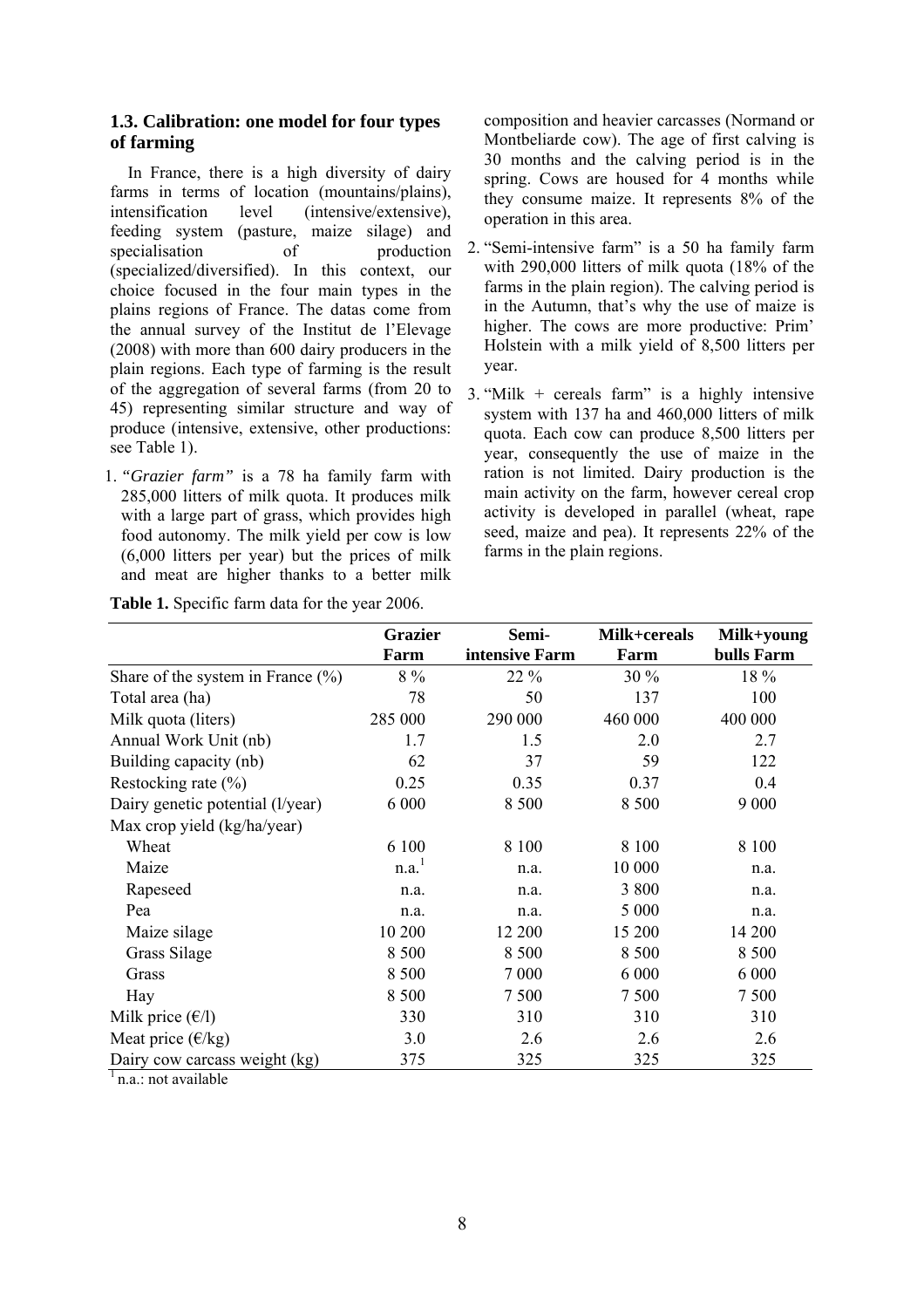4. "Milk + Young bulls farm" has 100 ha and 400,000 litters of milk quota. It is the most representative system of the area: 30% of dairy farms. It has the same characteristics as the previous type of farming but, with this one, young bull fattening activity replaces the cereal activity. For the "Milk  $+$  Young bulls" farm, the model can choose to fatten (or not) the males and buy (or not) other male calves to reach 80 young bulls. These animals are slaughtered when they are 20 months old. The young bulls benefit from the male slaughter premium  $(80)$  (80 $\epsilon$ /animal) and the special premium for male bovine (110€/animal).

The farms of this study are located in plain areas and do not benefit from a *[Protected](http://en.wikipedia.org/wiki/Protected_designation_of_origin)  [designation of origin](http://en.wikipedia.org/wiki/Protected_designation_of_origin)*. Therefore, the milk processors, who collect the milk, produce cheese, yogurt, ice cream, liquid milk, but also butter and milk powder, which can be sold on the global market. There are no specific requirements to produce this milk in order to receive some special promotion (better price for using a specific food…).

The calibration step is necessary: the model's results and the empirical observations have to be close. We choose the year 2006 as baseline (before the implementation of the Luxembourg agreement).

The Table 2 gives the price level and the price variation for the main inputs and outputs. With these values, we build, for each product, a random distribution of price (for 1000 states of nature *k*) in the range of variation and we compute the model to calculate the expected utility. The use of the UEP method allows us to calculate the risk premium for each type of farming because we know the utility level.

 $E[U] = p U(k, r)$ with:  $U_k = 1 - \exp(-r_a) \times (\text{RP} - Z_k)$ 

With: *U* the level of utility,  $r_a$  the coefficient of absolute risk aversion, *Z* the income and *RP* the risk premium.

 We choose the appropriate value of the coefficient of absolute risk aversion in order to calibrate the model. Bontems and Thomas (2000) show that the ratio *risk premium / Income* should be around 5 %. Thus, the value of the coefficient of risk aversion is about 0.5 for the four types of farming. The results of the model are close to the reality for the four main key criteria: the income, the milk yield per cow, the share of cereal in the total area and the share of maize silage in the forage area.

|                                   | 2006 price level | Price variation $(\%)$ |  |  |
|-----------------------------------|------------------|------------------------|--|--|
| Milk $(\epsilon/l)$               | 0.31             | 10%                    |  |  |
| Meat (culled cow)                 | 2.60             | 20%                    |  |  |
| Meat (Young bull)                 | 2.90             | 20%                    |  |  |
| Cereal crop                       |                  |                        |  |  |
| Wheat $(\epsilon/kg)$             | 0.120            | 30%                    |  |  |
| Maize $(\epsilon/kg)$             | 0.110            | 30%                    |  |  |
| Rape seed $(\epsilon/kg)$         | 0.240            | 30%                    |  |  |
| Pea $(\epsilon/kg)$               | 0.130            | 30%                    |  |  |
| Concentrate feed                  |                  |                        |  |  |
| Cereal $(\epsilon/kg)$            | 0.140            | 30%                    |  |  |
| Soybean meal $(\epsilon/kg)$      | 0.220            | 30%                    |  |  |
| Rapeseed meal $(\epsilon/kg)$     | 0.180            | 30%                    |  |  |
| Chemical nitrogen $(\epsilon/kg)$ | 0.150            | 30%                    |  |  |

**Table 2.** Price level and price variation for the inputs and outputs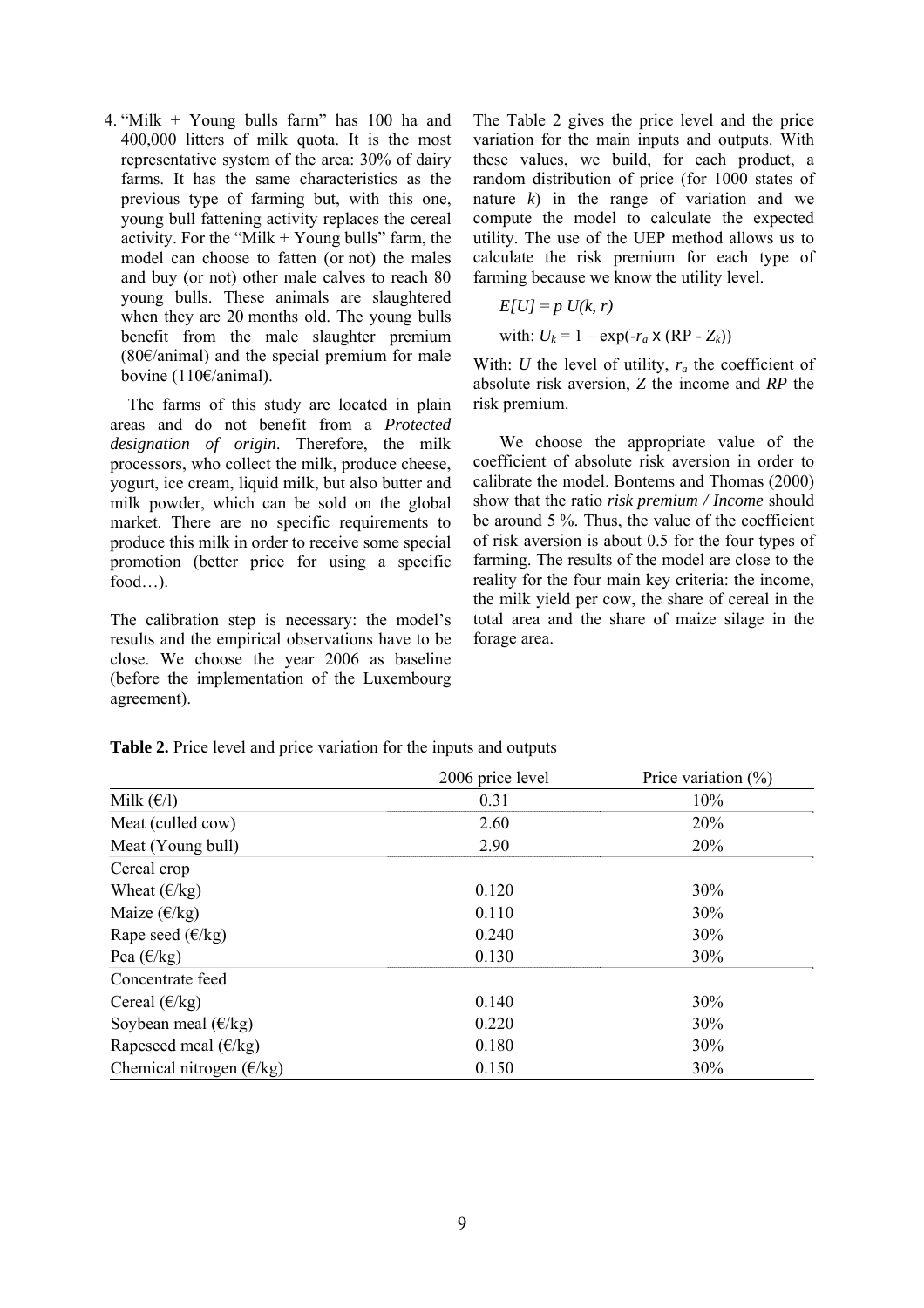#### **2. RESULTS**

 Theoretically the decoupling of aid has no effects on income because it does not affect the amount of subsidies, only the method of assigning is different. However, decoupling can change production activity by making some products less attractive than before. The effect of direct payments on agricultural markets is one of the controversial issues in the WTO Doha Round agenda, and is generating considerable discussion both in the negotiations and in the economical literature. Dewbre et al., (2001) show that market price support is a relatively inefficient means of transferring income to farmers and furthermore, that it does so at the expense of relatively large distortions in world markets. They show that, on the contrary, land-based payments are highly effective at transferring income to farmers, while reducing world market price impacts. However, according to Chau and De Gorter (2005) direct land-based payments may induce an inefficient farmer, who is not able to cover his fixed cost and who, without the payment, would exit the market in the long run to keep on producing. Moreover, Guyomard et al., (2004) show that land base payments also influence farmer's productive behaviour: farmers choose to produce the most profitable activities and the land-based and head-based payments increase the profitability of such activities. Therefore, the coupled payments also have distortionary effects on price and urge inefficient farmer to keep on producing.

 Therefore, the European Union decided to implement a new income support program by fully decoupling the previous input-based payment. Cahill (1997) defines a fully decoupled policy as if it does not influence production decisions of farmers receiving payments, and if it permits free market determination of prices. It is a concept centered on the adjustment process and not only on equilibrium values. He also defines the *effective full decoupling* which results in a level of production and trade equal to what would have occurred if the policy were not in place. This concept is centered on the equilibrium quantities. The OECD report (2001) shows that decoupled policy always have effects on production. They describe several effects leading to this result: i) *Risk-related effects* refer to policy measures that, usually, increase the wealth of the farmers and thus the incentive to produce for risk-averse farmers;

iii) *Dynamic effects* relate to the policy measure that changes current and future income and may affect current decisions. In a long-term perspective, farmers make intertemporal choices involving current and future income. A Dynamic effects commonly affect investment decisions.

 The model gives the opportunity to study the impact of this CAP reform on the economic performance of farmers and their productive choices: allocation between animal and vegetal production, intensification or extensification strategy. We compare the baseline situation (year 2006 with fully coupled premium) to two different scenarios (see [Table 3\)](#page-10-0):

- i) S1 is the implementation of the 2003 CAP reform (decoupling, modulation and the obligation to maintain the surfaces in permanent pasture) all thing being equal (except for milk price whom the intervention prices were reduced and offset by the direct milk aid for the farmer). The amount of the direct payment is based on the historical reference of the baseline (number of ha and head which benefited from premium) ;
- ii) S2 propose, in addition, to take a look at the impact of rising price as the agricultural sector. From the year 2007 to 2009, prices of agricultural commodities were subject to strong variations. For example, the price of industrial dairy products such as skim milk powder (0% fat) nearly doubled through 2007, from  $2\,400\,\text{E/t}$  in January to  $4\,000\,\text{E/t}$  in August before strongly decrease until 1 400 €/t in January 2009. Therefore, the price of milk paid to the producer also increased in 2007 and more in 2008 (+30%) before dropping in April 2009 (220  $\epsilon/t$ ). Prices of cereals such as wheat and corn followed the same evolution: they doubled in 2007, from 140 €/t in June to 280 €/t in December. Then the price decreased to reach 110€/t in February 2010.

In those simulations, the farm structure is constant (land, workforce, milk quota). The model does not make investment to change the structure. This study is focused on short-term impacts of the implementation of decoupling: productive changes and income evolution.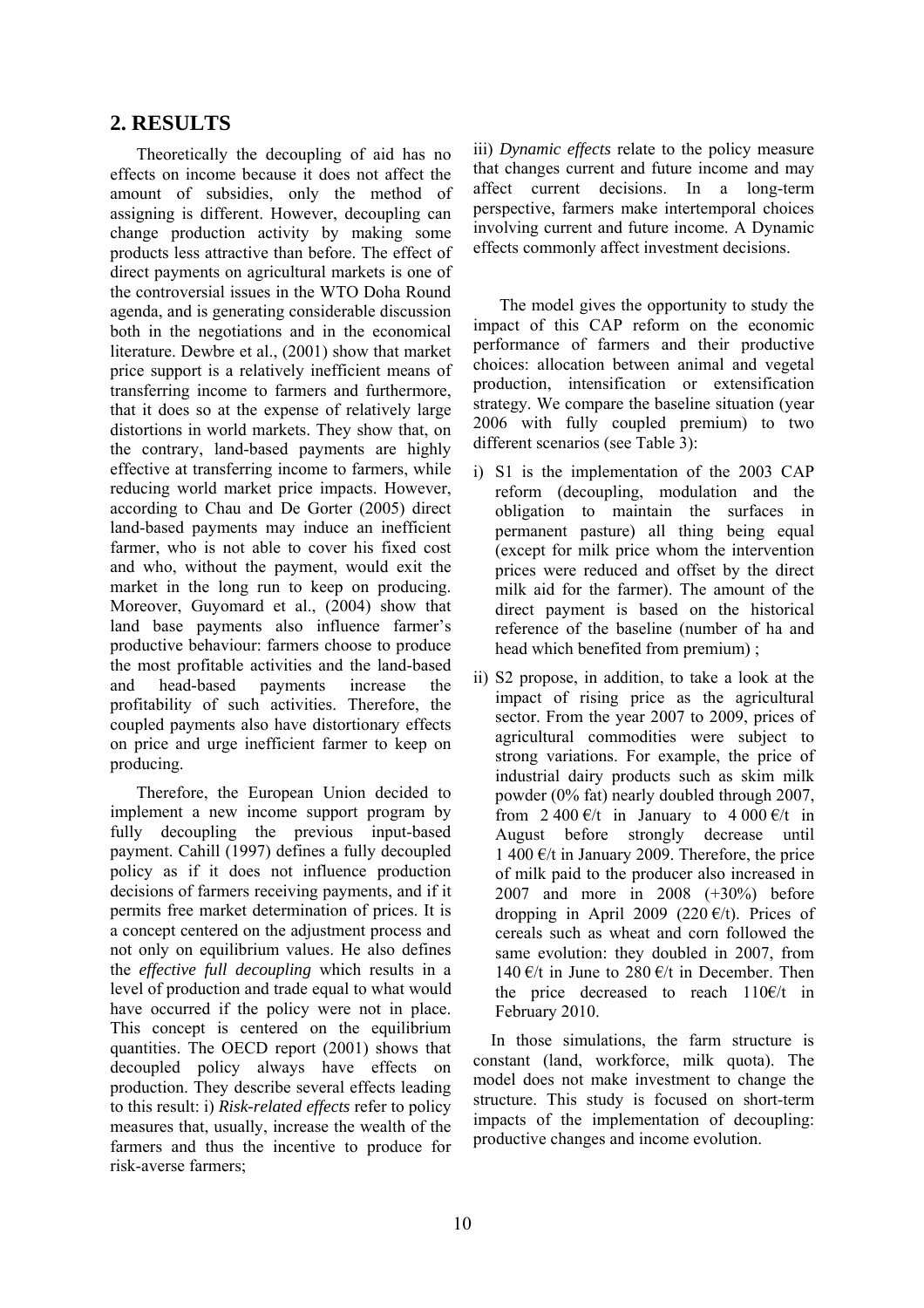|                                 | <b>Baseline</b>       | S <sub>1</sub>      | S <sub>2</sub>              |  |  |  |
|---------------------------------|-----------------------|---------------------|-----------------------------|--|--|--|
|                                 | (fully coupled)       | Partial decoupling  | Partial decoupling          |  |  |  |
|                                 |                       |                     | and price variation         |  |  |  |
| Premium                         | (Value)               |                     | (share of decoupling)       |  |  |  |
| Crop premium                    | 380 €/ha              | 75%                 | 75%                         |  |  |  |
| Set-aside premium               | 380 $\varepsilon$ /ha | 100%                | 100%                        |  |  |  |
| Slaughter premium               | 80 $\epsilon$ /head   | 60%                 | 60%                         |  |  |  |
| Special premium for bovine male | 210 €/head            | 100%                | 100%                        |  |  |  |
| Direct milk aid                 | 35,5 €/litter         | 100%                | 100%                        |  |  |  |
| Price                           |                       |                     |                             |  |  |  |
| Milk                            | $0.31 \in$ /litter    | $0.275 \in$ /litter | $0.29 \text{ } \in$ /litter |  |  |  |
| Cereal (wheat)                  | $0.12 \text{ E/kg}$   | $0.12 \text{ E/kg}$ | $0.18 \text{ E/kg}$         |  |  |  |
| Meat (culled cow)               | $2.6 \text{ E/kg}$    | $2.6 \text{ E/kg}$  | $2.9 \text{ E/kg}$          |  |  |  |
| Concentrate feed (soybean meal) | $0.22 \text{ E/kg}$   | $0.22 \text{ E/kg}$ | $0.32 \text{ E/kg}$         |  |  |  |
| Fertilizer (nitrogen)           | $0.15 \text{ E/kg}$   | $0.15 \text{ E/kg}$ | $0.25 \times k$ g           |  |  |  |

<span id="page-10-0"></span>**Table 3.** Share of decoupling and price variation according the scenari**os** 

#### **2.1. The CAP reform: a stable income**

 The first item discussed concerns the impact of the CAP reform on the economic performance of the farms studied. In France, the single payment is granted on the basis of the amount of direct aid allocated, during the 2000-2002 period, according to the production factors: land, animals and quota (historical model). It remains closely correlated to the farms' size. Moreover, France also chooses to not fully decouple some subsidies (the decoupling is partial): the crop premium is partially decoupled (75%) as well as the slaughter premium (60%) and other animal premiums (suckler cow, ewe) ; but direct subsidies based on the milk quota, special premiums for bovine male (SPBM) and set aside premiums are fully decoupled (see [Table 3\)](#page-10-0).

 In the S1 scenario, the implementation of the CAP reform has little influence on economic performance (see [Table 4](#page-11-0)). The income is stable for two reasons. The 5% modulation (budgetary transfer of support from the first to the second pillar for rural development) of direct payment decreases the total output. But this is partly offset by a decrease of variable costs (grazier production is cheaper than a silage based production). Even if income is stable, the weight of the payment in the income rises strongly with the allocation of the direct milk aid as compensation for the decrease of institutional prices. The CAP reform increases the dependence of farmers on direct public support as showed by Chatellier (2006). There is also a great disparity between intensive and extensive systems: farms

with cereal or fattening activities receive the largest amount of subsidies.

 The decoupling causes a significant decline in marginal yields of an additional litter of milk quota (from  $-8\%$  to  $-20\%$  depending on the type of farming) and an additional hectare of land available (from  $-20\%$  to  $-50\%$ ). Regarding milk marginal yield, the work of Bouamra-Mechemache et al. (2008) and Moro et al., (2005) within the framework of European Dairy Industry Model project, confirms these results. The estimated marginal costs (per tonne of milk) by their calculable general equilibrium model range between 141 €/t to 163 €/t (50% of the price of milk) for the French dairy farm after the CAP reform. Nevertheless these marginal yields remain positive and, consequently, expanding the farm is economically beneficial. It is a positive element that the results of a farm level model are close to the general equilibrium model. These results show that the calibration of the model is precise and exact.

 In the S2 scenario, we simulate the reform with the rise of prices which occur in 2007 and 2008 (scenario *S2,* see [Table 3](#page-10-0)). This increase in agricultural production prices improves the income for all the types of farming studied from 7% to 36% (see [Table 4\)](#page-11-0). This situation, very economically beneficial for the farms, helps to reduce the share of direct payment in the income.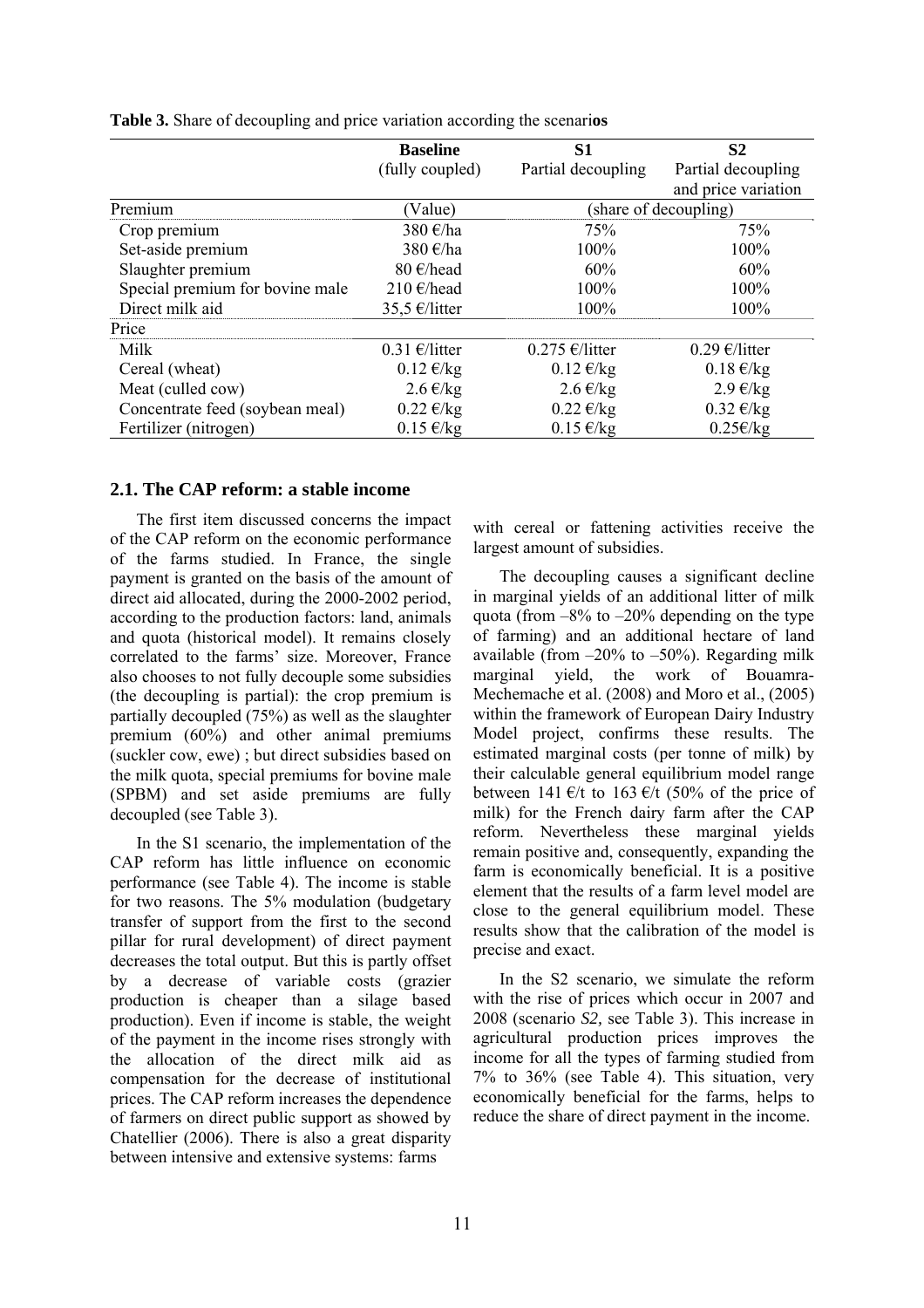|                                      | Grazier Farm    |                | Semi-intensive Farm |                 |                |                | Milk +cereals Farm |                 |                | Milk +Young bull Farm |                 |                  |
|--------------------------------------|-----------------|----------------|---------------------|-----------------|----------------|----------------|--------------------|-----------------|----------------|-----------------------|-----------------|------------------|
|                                      | <b>Baseline</b> | S <sub>1</sub> | S <sub>2</sub>      | <b>Baseline</b> | S <sub>1</sub> | S <sub>2</sub> | <b>Baseline</b>    | S <sub>1</sub>  | S <sub>2</sub> | <b>Baseline</b>       | S <sub>1</sub>  | S <sub>2</sub>   |
| Income $(\epsilon)$                  | 54 100          | 53 600         | 61 600              | 55 700          | 55 100         | 62 600         |                    | 120 600 116 700 | 150 500        |                       | 120 400 119 300 | 133 200          |
|                                      | Crop area (ha)  |                |                     |                 |                |                |                    |                 |                |                       |                 |                  |
| Grain prices $(\epsilon/t)$          | 120             | 120            | 180                 | 120             | 120            | 180            | 120                | 120             | 180            | 120                   | 120             | 180              |
| Cereals                              | 10.7            | 6.3            | 13.0                | 16.4            | 12.9           | 16.2           | 91.0               | 90.7            | 85.9           | 18.0                  | 60.0            | 59.1             |
| Corn silage                          | 5.3             | 3.2            | 6.5                 | 14.7            | 10.0           | 14.4           | 20.0               | 19.3            | 24.4           | 45.4                  | 22.4            | 21.3             |
| Grassland                            | 62.0            | 68.5           | 58.5                | 15.5            | 23.6           | 16.0           | 13.7               | 14.7            | 14.4           | 29.6                  | 10.0            | 10.6             |
| Set-aside                            | 0.0             | 0.0            | 0.0                 | 3.4             | 3.4            | 3.4            | 12.3               | 12.3            | 12.3           | 7.0                   | 7.6             | 9.0              |
| Premium for grassland                | yes             | yes            | yes                 | no              | no             | no             | no                 | no              | N <sub>0</sub> | no                    | no              | no               |
|                                      | Animal activity |                |                     |                 |                |                |                    |                 |                |                       |                 |                  |
| Dairy cows (nb.)                     | 57              | 57             | 56                  | 34              | 34             | 34             | 54                 | 56              | 54             | 50                    | 46              | 45               |
| Young bull (nb.)                     |                 |                |                     |                 |                |                |                    |                 |                | 77                    | $\mathbf{0}$    | $\boldsymbol{0}$ |
| Milk yield (l/year)                  | 5 2 9 0         | 5 2 5 0        | 5 3 3 0             | 8 500           | 8 5 0 0        | 8 500          | 8 500              | 8 5 0 0         | 8 500          | 8 9 20                | 9 0 0 0         | 9 0 0 0          |
| Milk l/ha forage area                | 4 4 4 0         | 4 2 7 0        | 4 600               | 9630            | 8650           | 9580           | 13 670             | 13 580          | 11 900         | 5 9 5 0               | 12 670          | 12 590           |
| Concentrates (kg/year)               | 290             | 230            | 240                 | 1 100           | 1 0 8 0        | 1 100          | 2 0 2 0            | 2 0 2 0         | 1 2 5 0        | 1 1 3 0               | 1 3 3 0         | 1 3 2 0          |
| Nitrogen pressure (kg/ha)            | 132             | 132            | 130                 | 112             | 112            | 112            | 64                 | 64              | 64             | 147                   | 74              | 72               |
| Working time(h/awu/year)             | 2 0 2 0         | 2 0 0 0        | 2010                | 1570            | 1 5 2 0        | 1570           | 1 900              | 1 900           | 1910           | 2 0 6 0               | 1 3 1 0         | 1 2 8 0          |
|                                      |                 |                |                     |                 |                |                | Economic results   |                 |                |                       |                 |                  |
| Total output $(\epsilon)$            | 145 200         | 142 000        | 158 200             | 135 500         | 130 600        | 147 800        |                    | 303 100 298 500 | 340 100        |                       | 294 200 247 900 | 285 300          |
| Milk output $(\epsilon)$             | 94 000          | 84 100         | 88 300              | 89 900          | 79 800         | 84 100         | 142 600            | 126 500         | 133 400        |                       | 124 000 110 000 | 116 000          |
| Meat output $(\epsilon)$             | 32 500          | 32 500         | 34 900              | 15 700          | 15 700         | 17 300         | 23 200             | 23 200          | 25 600         | 102 300               | 29 400          | 21 000           |
| Crop output $(\epsilon)$             | 6 800           | 4 0 0 0        | 13 500              | 15 300          | 12 100         | 22 700         | 88 200             | 88 100          | 120 300        | 16 800                | 61 300          | 92 800           |
| Total subsidies $(\epsilon)$         | 11 900          | 21 300         | 21 400              | 14 600          | 23 100         | 23 700         | 49 100             | 60 800          | 60 800         | 51 100                | 62 200          | 65 500           |
| Variable costs $(\epsilon)$          | 32 000          | 29 500         | 36 400              | 33 700          | 29 800         | 38 100         | 86 500             | 86 200          | 91 000         | 84 200                | 57400           | 63 100           |
| Fixed costs $(\epsilon)$             | 59 100          | 58 900         | 60 100              | 46 100          | 45 700         | 47 100         | 96 000             | 95 700          | 98 600         | 89 600                | 86 300          | 88 900           |
| Marginal yields                      |                 |                |                     |                 |                |                |                    |                 |                |                       |                 |                  |
| Additional milk quota $(\epsilon/t)$ | 347             | 299            | 269                 | 231             | 183            | 163            | 229                | 185             | 158            | 290                   | 208             | 174              |
| Additional milk yield $(E/I)$        | n.c.1           | n.c.           | n.c.                | 268             | 267            | 407            | 589                | 635             | 900            | n.c.                  | 242             | 569              |
| Additional area ( $\varepsilon$ /ha) | 177             | 159            | 403                 | 745             | 459            | 859            | 871                | 604             | 1040           | 722                   | 356             | 864              |

**Table 4.** Implementation of the CAP reform taking into account price increases

<span id="page-11-0"></span> $\ln c$ : not a constraint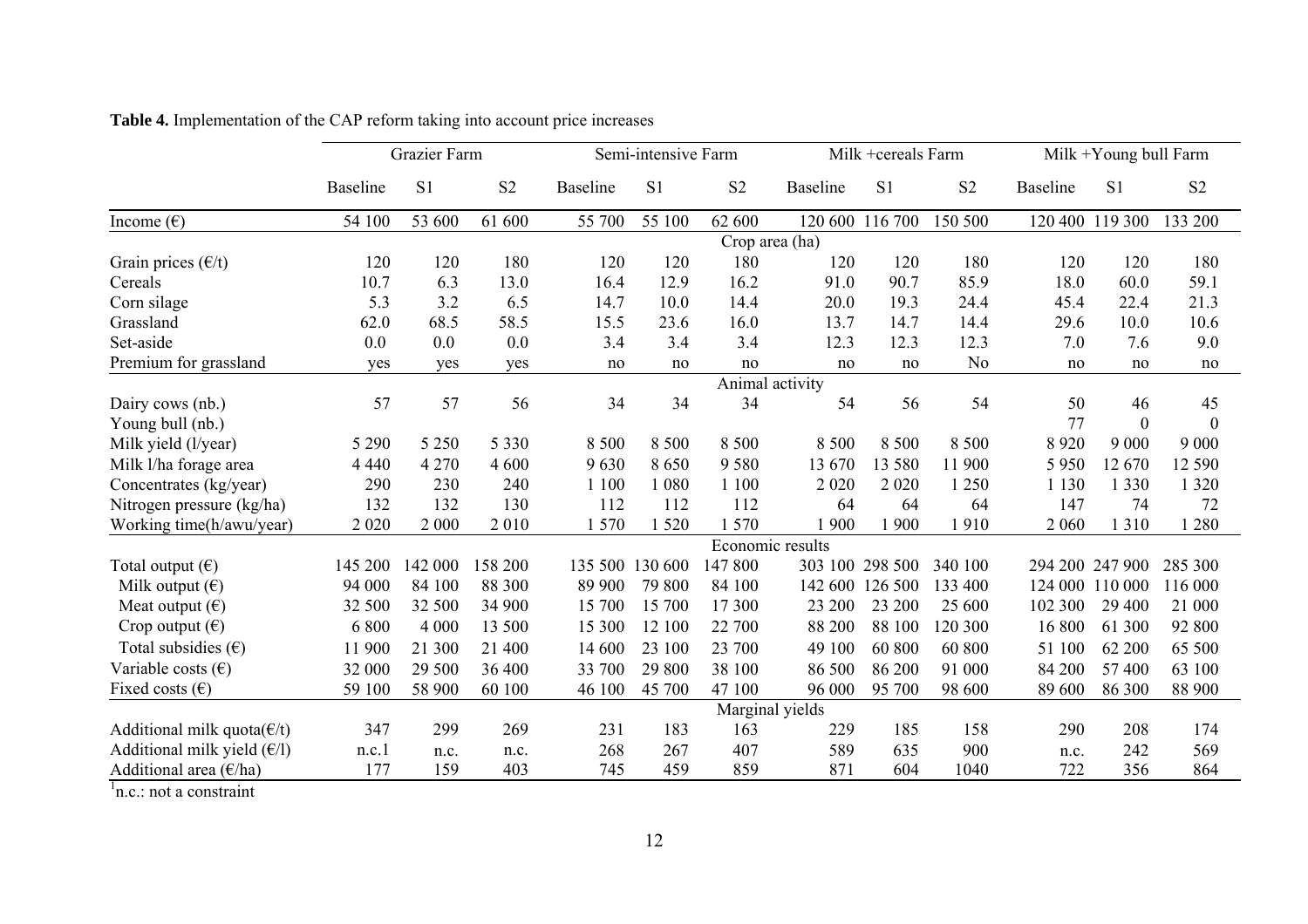#### **2.2. Decoupling: an incentive to produce with more grassland?**

 This section pays special attention to the distribution between silage maize and grasslands in the forage area (intensification strategy versus extensification strategy) with the partial decoupling of the crop premium in France.

 In *S1* the implementation of the reform leads to extensify dairy production with a decrease of cereal crop and silage maize and an increase of grassland (for the grazier, semi-intensive and milk + cereals: see [Table 4](#page-11-0)). The decoupling of 75% of crop premium (maize silage included) rebalances the choice between grass and maize but is not enough to encourage farmers to comply with the criteria for the premium for grassland (the grazier farm is the only one to benefit from this premium). These results confirm those highlighted by Ridier and Jacquet (2002). Regarding environmental criteria, (nitrogen pressure, livestock unit per ha of forage and milk produced per hectare of forage), the decoupling has a positive impact and encourages farmers to extensify their production. With the increase of grasslands, the measure of maintaining surfaces in permanent pasture is never a constraint. Moreover, none of the farms studied see its production limited through the application of the nitrate directive.

 Nevertheless, the model does not take into account some other elements, which affect farmers' behaviour. Therefore many farmers will continue to focus on maize: feeding management of the dairy cows based on grass is more complex (nutritional values constantly change). Moreover, the labour constraint may curb the use of pasture, it requires driving the animals to the plots and bringing them back for milking. Similarly, the larger use of milking robots requires grassland around the robot, which must be accessible at all times.

 But in the more favourable price conditions of 2007 and 2008 (*S2*), farmers seek to increase their cereals production. Thus, farmers convert into cereals those surfaces they had previously released to grasslands. The decline in gross

margin of crop production caused by the decoupling is more than offset by the rise in prices: the marginal yield of an additional hectare of land increases by 20% between the baseline and *S2* (and more than double for the "grazier" farm). The gains generated by cereal production are higher than the savings arising from a grassbased milk production. The model therefore proposes a production system close to the 2003 situation (distribution of crops and livestock composition). The "milk + cereals" farm, on the contrary, reduce a little the share of cereal in favour of maize silage area. Indeed, with the rise of cereals price, the concentrate feed prices also increased. Therefore, the farmer reduced the quantity of concentrate feed for the cows (from 2,020 kg to 1,250 kg) and increased the share of forages in the diet.

 The Figure 1 shows the evolution of the share of cereals in the total area in the decoupled situation according to the cereal price. Farmers increase cereal production when cereal price increases. But the more intensive farms, which have the highest yields and the best techniques, take advantage more rapidly of a lower price and thus reach their rotation limits faster. At the same time, all types of farming reduce the share of grass in the diet of dairy cows and replace it by corn silage to intensify milk production. The intensity of this decline depends primarily on the yield and on the production costs of cereal crops and corn silage. We can also see that the "grazier" farm chooses to no longer meet the criteria of the "premium for grassland" when cereals price exceed 220 €/tonne.

 As we can see, the increase of cereals price encourages farmers to develop these crops. However, it appears that maintaining milk production is always a priority for farmers, regardless of the price considered (milk and cereals). Indeed, the costs incurred to establish a dairy operation are often too high for farmers to consider abandoning milk for cereal production. This is especially true because the agricultural area of dairy farms is often far below the threshold of profitability traditionally met in the specialized crop farms.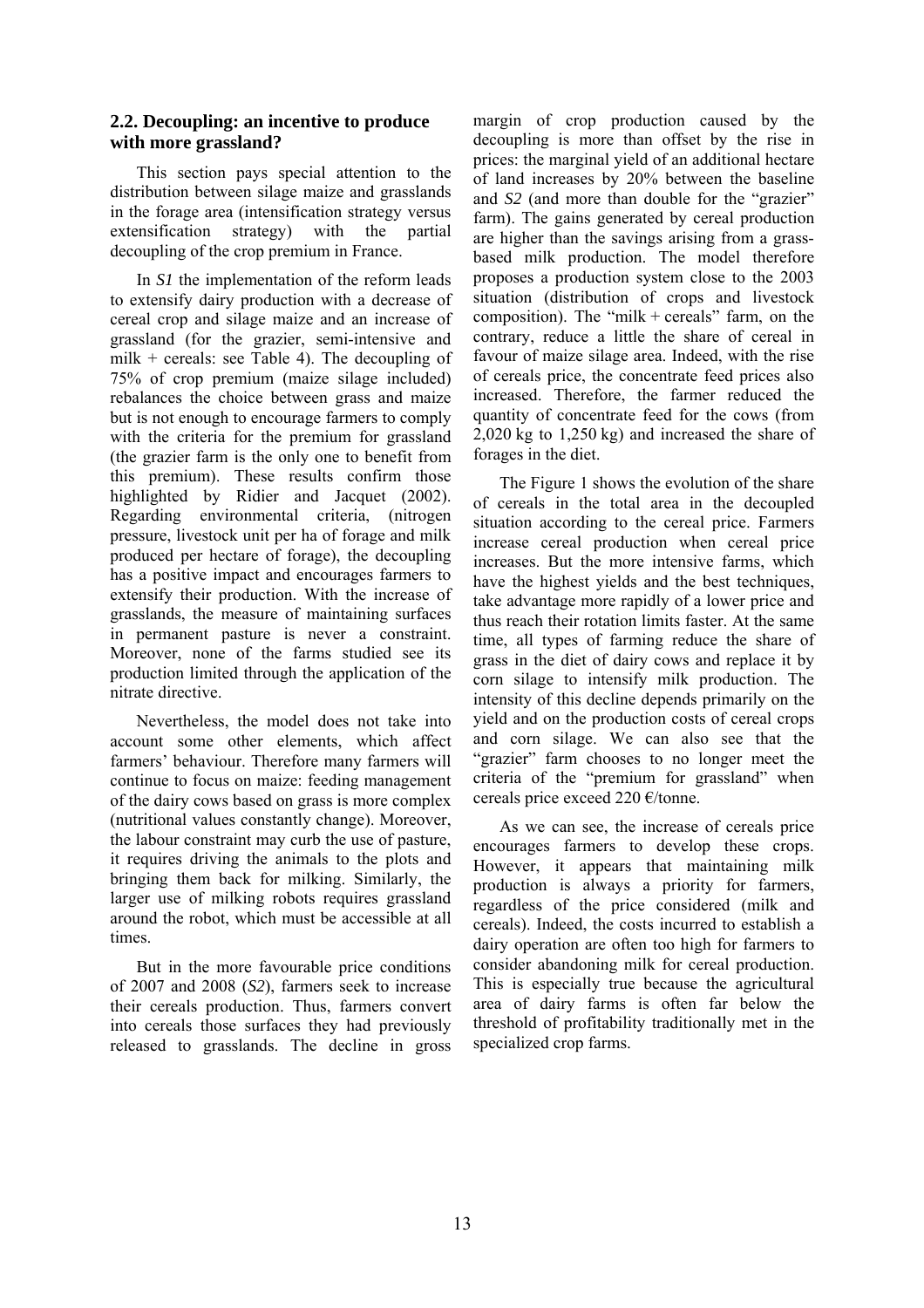

#### **Figure 1**. Proportion of cereals in the total area according to the cereals price

#### **2.3. The decoupling: cessation of the fattening activity?**

 In this section, we are especially interested in the young bull fattening activity. The premium for these animals (SPBM) is totally decoupled leading to a decrease in gross margin per animal of  $210 \in (plus 48 \in \text{for the slaughter premium}).$ Our question focuses on maintaining this production which benefited previously from large amounts of aid. The model is used to determine the choice of the farmer in this situation.

 The implementation of decoupling encourages farmers to stop the fattening activity. The "Milk + Young bull" farm completely removes this production and uses free area to produce cereals (see [Table 4\)](#page-11-0). The milk yield per cow increases to the maximum (9,000 litters/year) to free up lands for cereals. The model offsets the profitability of the feedlot with cereal crops. This change of production allows a decrease of working time (-40%) thus freeing permanently 1.2 AWU. Stopping the production of young bulls also decreases nitrogen discharge (-50%).

 The [Figure 2](#page-14-0) shows that the fattening activity is conditioned both by meat and cereals prices because these are concurrent activities for the land. When cereal price increases, from  $100 \text{ E/t}$  to 180 $\epsilon$ /t in a non-decoupled situation (top of the figure), the meat price has to increase to more than  $3 \epsilon$  per kg to make the fattening activity more profitable than cereal. But with the full decoupling of the SPBM and despite the increase in the price of meat in 2007 and 2008, it is not enough to encourage farmers to resume the fattening activity. In this situation (with a cereals price at  $180 \text{ } \infty$ /t), the price of meat should increase by 30% (3.9  $\epsilon$ /kg) to encourage farmers to start fattening bulls. Moreover the cereals price rise also affects the concentrated feed of which bulls are large consumers. The full decoupling of the SPBM is strongly disadvantageous to this production: the price of meat has to increase by almost 1  $\epsilon$ /kg to offset this effect. In other words, farmers do not lose money by continuing to fatten bulls, but they could earn more by replacing this production with cereals.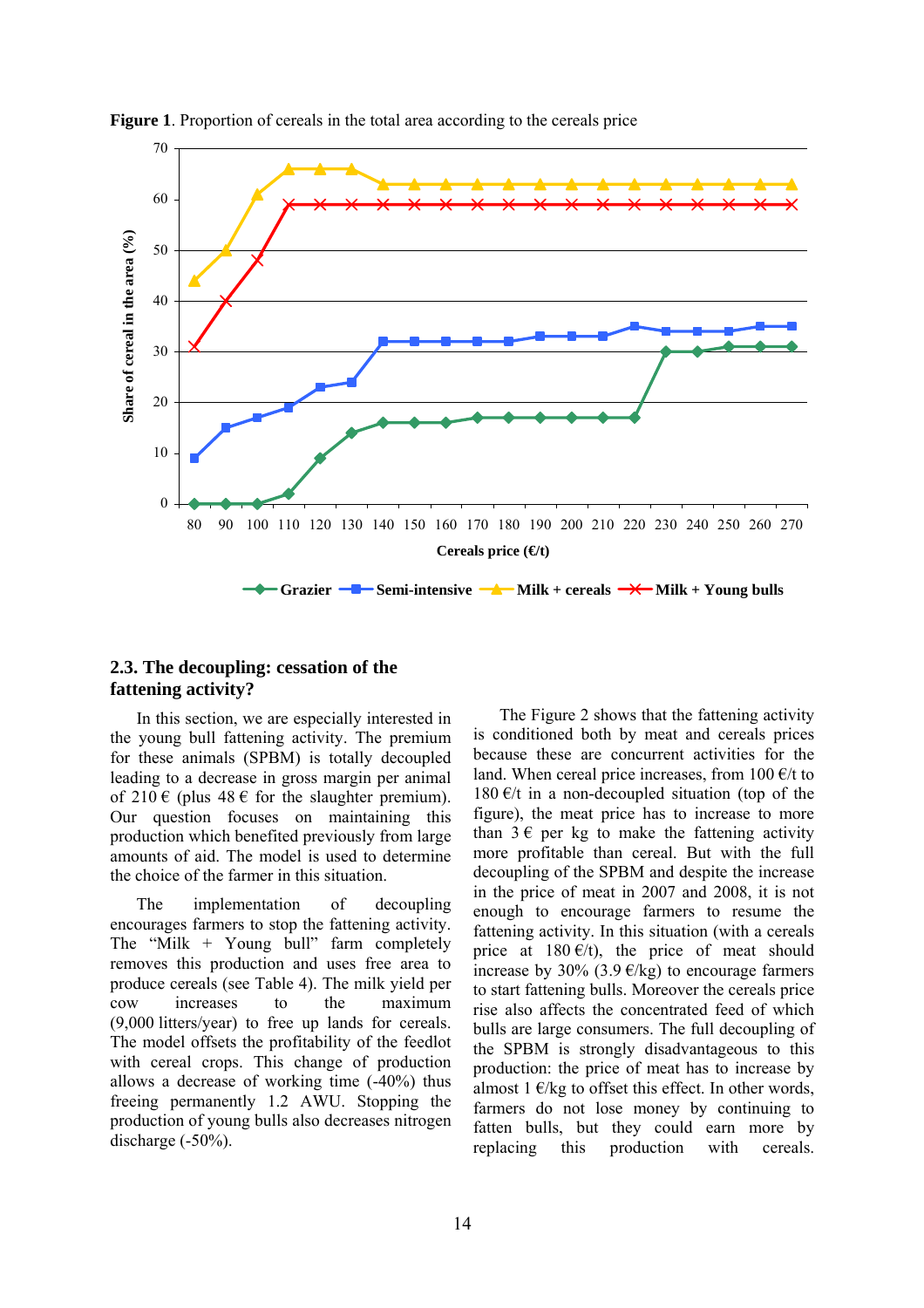

<span id="page-14-0"></span>**Figure 2.** Fattening of young bulls according to the meat price and cereals prices **Without decoupling of the SPBM**

#### **3. DISCUSSION**

 The model correctly reflects what occurred about the cereal production after the implementation of the reform. The French Agriculture Ministry database (Agreste) shows that the cultivated area in soft wheat increased from 4.78 millions hectares in 2007 to 5,07 millions hectares in 2008, following the rise in price, and then decrease to 4,75 millions hectares in 2009. The evolution is similar for corn and rapeseed. In this case, the decoupling of subsidies modifies the farmer behaviour: it restores to prices their role as indicators of the market's situation. Farmers take their decisions based on those prices. The model also gives a good estimation of the dairy production evolution in France. Despite the decoupling, the dairy activity remains the most profitable production and farmers produce their milk quota.

 However, after three years of direct payments, we observe a difference between the model results and the real farmer's choice, especially for the beef production. The report of the Institut de l'Elevage report (2010) shows that the number of young bulls did not decrease in

France in 2008 and 2009, despite the implementation of the full decoupling.

 Theoretically, if the direct payments are supposed to have minimum effects on production, we identify several links between direct payments and the farm production, which can explain the difference we observe.

i) *Factors link to the long-term production requirement*. The agricultural production is a long-term activity, and farmers cannot change their system in a short time. Farmers develop their productions (fattening, cereals…) within the framework of the organization of labour, on the use of equipment, and also on the financial position of the farm and these elements cannot be easily challenged.

ii) *Factors link to the eligibility criteria for the payment.* Farmers have to meet the crosscompliance conditions (environmental and animal welfare measures) to get the payment. They also have to maintain the land in a good agronomical condition. These eligibility criteria may also create a link between payments and production.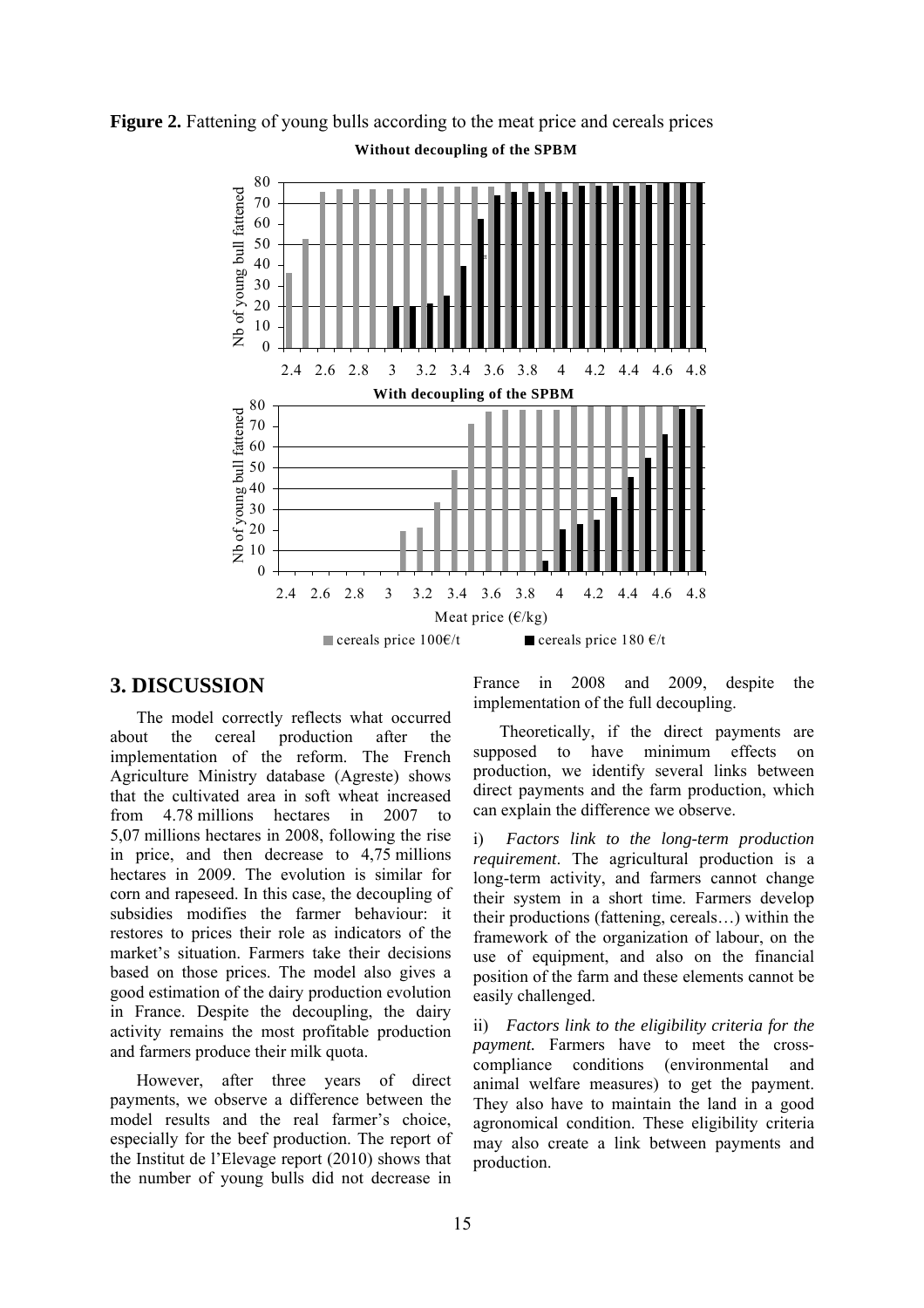iii) *Factors link to the sociology/psychology of the farmer.* Some of these elements can also influence the farmer's decision. For example, stopping fattening means not using an important part of buildings. Most farmers do not consider not using their buildings to their full capacity even if it's more advantageous from a business point of view.

iv) *Factors link to the anticipation of a new reform.* Farmers are all aware that the CAP will know another reform in 2013. Now, direct payments are based on historical references but farmers do not know yet the modalities of the future CAP reform. Some of them, by anticipation of the next reform, may want to keep their production in order to justify future payment (re-coupled or not).

v) *Factors link to trade organization.* Farmers are price taker, they have no influence on prices, which are exogenous to the model. For the fattening activity, many farmers produce under a contract with a slaughterhouse. It is reasonable to assume that these companies will maintain this contractual policy to ensure sufficient production volumes and avoid significant price variations. Farmers who work with company under a contract (with a known price for a period), are less likely to shift their production.

vi) *Factors link to the property of the assets*. Henessy (1998) shows that the direct payments modify the wealth of the farmers and thus the incentive to produce for risk-averse farmers. Usually, policy measures increase the expected farm income and reduce farm income variability. For a risk-averse farmer, this may lead to two distinct effects. The first one is an insurance effect that results from the reduced income variability. The second one is a wealth effect arising from the increased expected income, leading the farmer to adopt riskier behaviour. Both the insurance and the wealth effects may contribute to increased production.

 The theoretical effect of decoupling, shown by the model, is not observed for beef production. We suggest that when the farmer owns the factors (land, buildings, machines, animals…), he tries to use these inputs, even if he could increase his income with another productive combination. Femenia et al. (2010) show that the effect of the direct payments on the wealth is underestimated for the farmer who owns the factor (land) on which payments are based. The capitalization of agricultural income

support programs in farmland prices generates large wealth effects. These wealth effects are a consequence of the importance of income support in farming profits, and generate modest changes in production levels.

#### **CONCLUSION**

 The mathematical programming method at the farm level is suitable to analyse the impact of public policy on dairy farmers' behaviour. This technique allows placing the technical, biological, structural, environmental and regulatory realities at the heart of the producer's choice. Because we consider the interactions between types of production (both plant and animal), the main laws of biological response and the seasonality of agricultural production, this model represents, as realistically as possible, farmers' behaviour and supplies economic, technical and environmental response to the abolition of milk quotas. Moreover, by applying this model to four types of dairy farm, we can identify if the CAP reform causes different impact according to the technical system. However, keep in mind the limitations of the method based on instantaneous adjustment of production factors and perfect information, and the idea that the actors are primarily guided by the desire to maximize their income (while other considerations may play a more important role). Moreover, prices are not endogenous variables, the producer does not make his decisions in light of the evolution of global supply. Based on the current construction, some improvements are possible such as to integrate other goals in the objective function (such as minimisation of labour and minimization of environmental impacts). In a context of increased volatility in prices, the UEP method could be modified to better integrate farmers' expectations facing the direction (positive or negative) of price changes. Moreover, if this type of model is suitable to study the short-term impact of an evolution in public policy, it can not predict a long-term evolution without taking into account changes in the farm structure.

In term of public policy, this study has confirmed that the decoupling of supports to agriculture theoretically encourages dairy farmers to adopt a more extensive production system. The full decoupling of crop premium encourage farmer to use a larger share of grass in the cow's diet instead of maize. All things being equal, and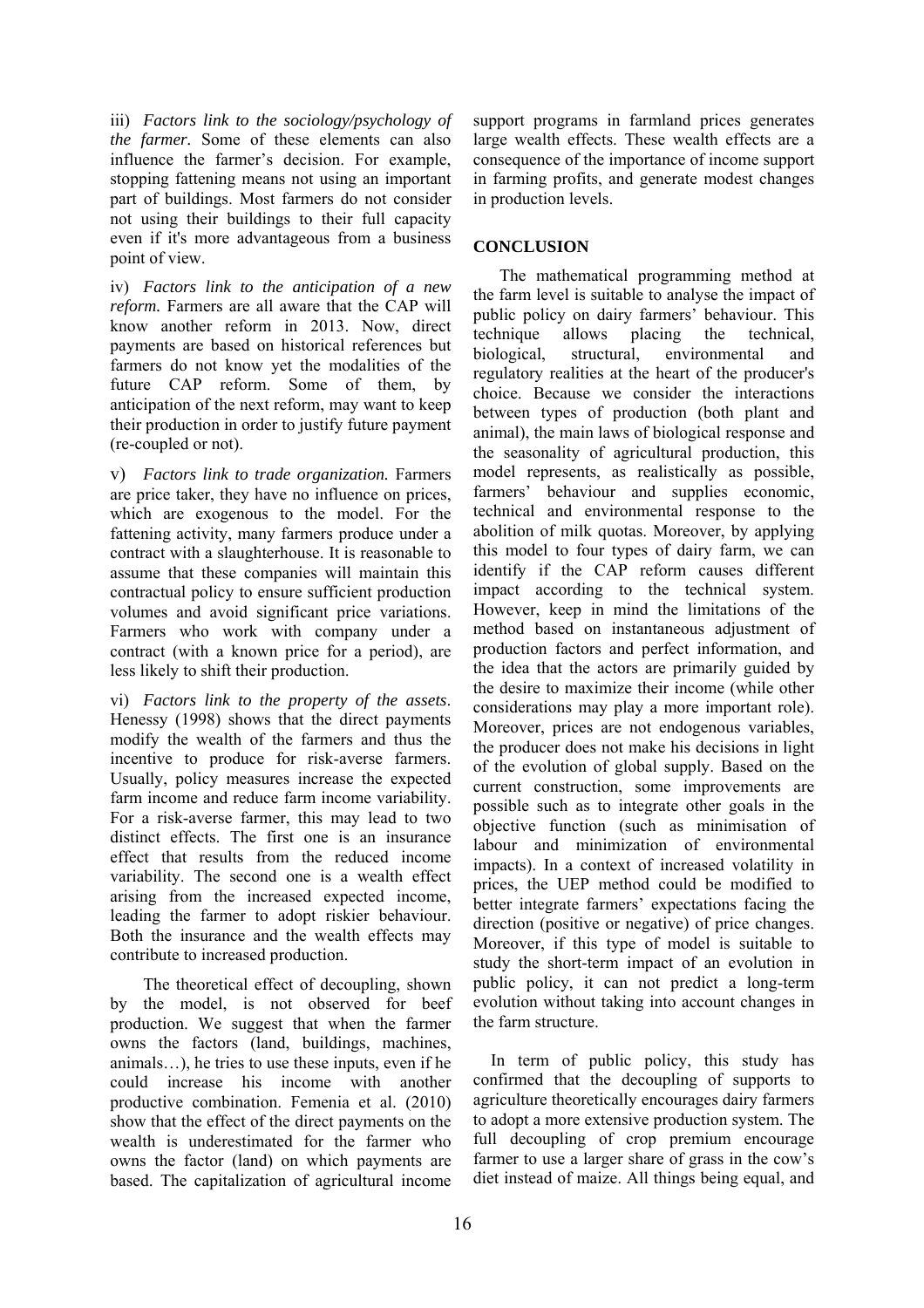given the considered prices, the Luxembourg agreement also encourages farmers to stop fattening bulls. This production has to face a great loss of profitability with the full decoupling of the SPBM (210€/head). The increase in the price of agricultural commodities has a positive impact on the economic results, but it does not change the situation for young bulls and contributes to an increase in cereal surfaces. However, the CAP reform partially reaches its goal to restores to prices their role as indicators of the market's situation. Indeed, after three years of decoupling, we observed that farmers react to price changes for cereals, but not for beef. We

underline the fact that when farmers own the assets, the decoupling has little effects on production.

All of this is guided by the decisions of the Member States that are changing the CAP in accordance with the WTO negotiations and market trends. The CAP "health check" draws the outline of the future income support policy by addressing important issues for dairy farmers such as the phasing out of the milk quota which is already a subject of controversy. This last point leads to important questions for dairy producers and certainly will change the productive equilibrium on French dairy farms.

#### **References**

- Berentsen, P.B., Giesen, G.J. & Renkema, J.A., 2000. Introduction of seasonal and spatial specification to grass production and grassland use in a dairy farm model. *Grass and Forage Science*, 55(2), 125-137.
- Bontems, P. & Thomas, A., 2000. Information value and risk premium in agricultural production: the case of split nitrogen application for corn. *American Journal of Agricultural Economics*, 82(1), 59-70.
- Bouamra-Mechemache, Z., Jongeneel, R. & Requillart, V., 2008. Impact of a gradual increase in milk quotas on the EU dairy sector. *European Review of Agricultural Economics*, 35(4), 461-491.
- Brun-Lafleur, L. et al., 2009. Predicting the energy  $\times$  protein interaction on milk production and composition in dairy cows. *Rencontres Recherches Ruminants*, (16).
- Cahill, S.A., 1997. Calculating the rate of decoupling for crops under CAP/oilseeds reform. *Journal of Agricultural Economics*, 48(1-3), 349-378.
- Chatellier, V., 2006. Le découplage et les droits à paiement unique dans les exploitations laitières et bovins-viande en France. *Cahiers d'Economie et Sociologie Rurales*, 78, 2-28.
- Chau, N. & De Gorter, H., 2005. Disentangling the Consequences of Direct Payment Schemes in Agriculture on Fixed Costs, Exit Decisions, and Output. *American Journal of Agricultural Economics*, 87(5), 1174-1181.
- Dewbre, J., Anton, J. & Thompson, W., 2001. The transfer Efficiency and trade effects of direct payments. *American Journal of Agricultural Economics*, 83(5), 1204-1214.
- Faverdin, P., Delaby, L. & Delagarde, R., 2007. L'ingestion d'aliments par les vaches laitières et sa prévision au cours de la lactation. *Productions Animales*, 20(2), 151-162.
- Femenia, F., Gohin, A. & Carpentier, A., 2010. The decoupling of farm programs Revisiting the wealth effect. *American Journal of Agricultural Economics*, 92(1), 12.
- Godard, C. et al., 2008. Use of available information at a European level to construct crop nitrogen response curves for the regions of the EU. *Agricultural Systems*, 97(1-2), 68-82.
- Guyomard, H., Le Mouël, C. & Gohin, A., 2004. Impacts of alternative agricultural income support schemes on multiple policy goals. *European Review of Agricultural Economics*, 31(2), 125-148.
- Hardaker, J.B. et al., 2004. Stochastic efficiency analysis with risk aversion bounds: a simplified approach. *The Australian Journal of Agricultural and Resource Economics*, 48(2), 253-270.
- Hazell, P.B.R. & Norton, R.D., 1986. *Mathematical Programming for Economic Analysis in Agriculture*, New York: MacMillan.
- Hennessy, D.A., 1998. The Production Effects of Agricultural Income Support Policies under